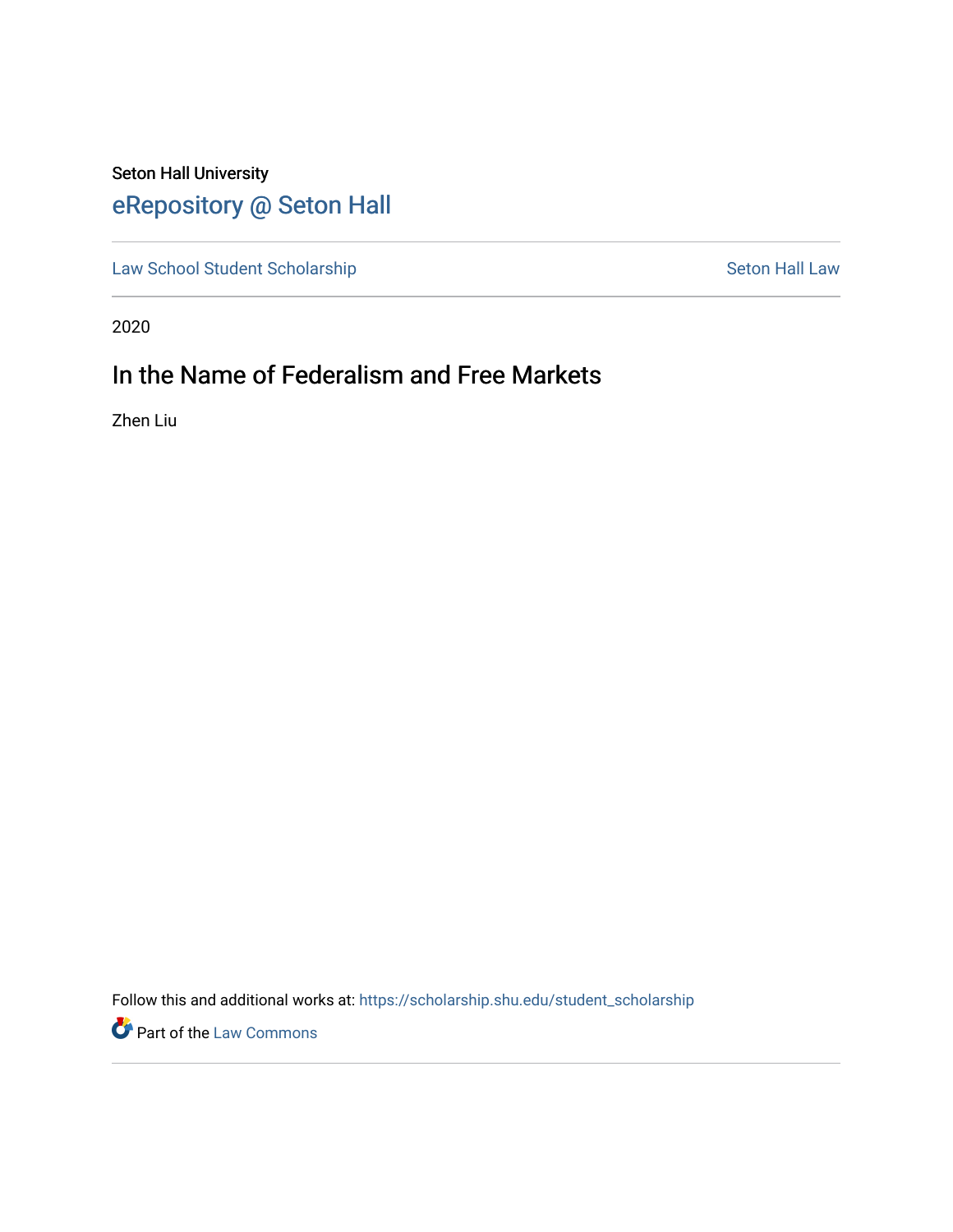In the Name of Federalism and Free Markets<sup>1</sup>

## **INTRODUCTION**

Believe it or not, Justices of the Supreme Court sometimes get confused too. "What's the standard? What's the standard? . . . Huh? Any? What?", asked Justice Breyer during oral arguments in *South Dakota v. Wayfair*. <sup>2</sup> The South Dakota Attorney General answered this question during his last five-minute rebuttal. To summarize his answer? "*Complete Auto*" and "*Pike*".<sup>3</sup> Given his answer, it seems like nothing has changed. *Pike* has been the primary principle that guided courts in adjudicating cases challenging state laws that is not discriminatory on its face under the Commerce Clause; and *Complete Auto* has been the principle framework in addressing the validity of state and local taxations.<sup>4</sup>

Respectfully, this answer is far from satisfying. As this article explains, *Complete Auto* and *Pike*, although sound in theory, are not adequately equipped to address the questions and confusions created by *Wayfair*. For one thing, *Pike* has not been applied in the state tax context in the past and will not likely to be used in the future. <sup>5</sup> With respect to *Complete Auto*, crucial questions still left unanswered: What is the standard? What is "substantial nexus"?

The Supreme Court in the past has restricted states' power to compel out-of-state vendors to collect sales and use taxes based on the physical-presence rule. The Court in *South Dakota v. Wayfair* overruled the physical presence rule of *Quill* and articulated an undefined test for

<sup>1</sup> *South Dakota v. Wayfair, Inc.*, 138 S. Ct. 2080, 2096 (2018) ("In the name of federalism and free markets, *Quill*  does harm to both.")

<sup>2</sup> Transcript of Oral Argument at 15-16, *South Dakota v. Wayfair, Inc.*, 138 S. Ct. 2080 (2018) (No. 17-494).

 $3$  *Id.* at 56. "Justice Breyer, I owe you an answer to your third question  $\ldots$  I would tell you the sky isn't falling, that this Court's jurisprudence already in place with respect to a tax assessment is *Complete Auto*. With respect to the collection side and concerns with burden, the balancing that *Pike* has in place provides those constitutional protections."

<sup>4</sup> *See Wayfair*, 138 S. Ct. at 2091.

<sup>&</sup>lt;sup>5</sup> See infra notes 109 - 114 and accompanying texts.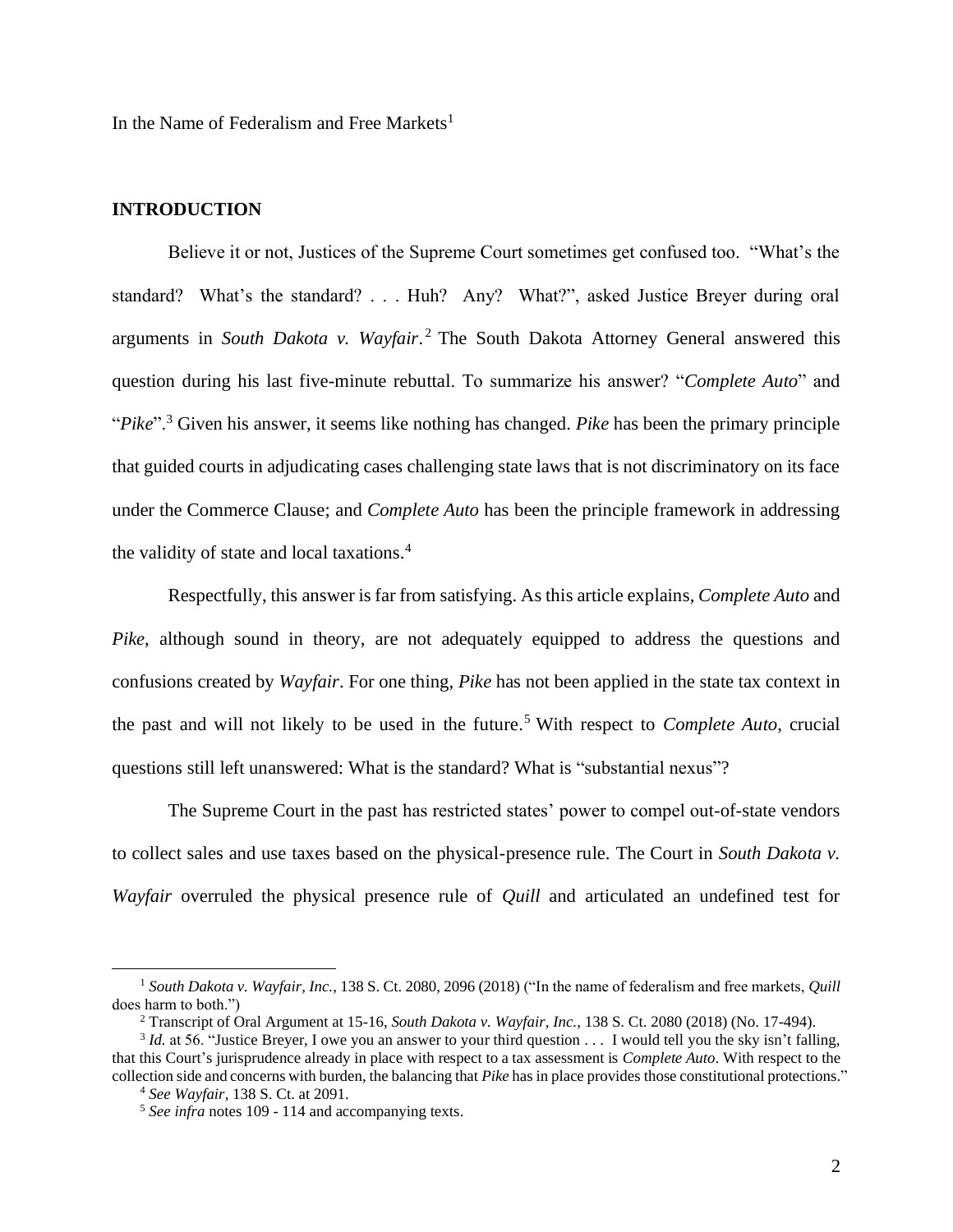determining whether "substantial nexus" is satisfied under the Dormant Commerce Clause. The Court went on to apply the standard and concluded that such nexus is met when the taxpayer "avails itself of the substantial privilege of carrying on business in that jurisdiction."<sup>6</sup> Instead of trying to articulate what it means to "avail oneself", the Court simply declared that the requirement was satisfied.<sup>7</sup>

In doing so, the *Wayfair* Court had passed up the opportunity to give meaning to its substantial nexus standard and to better explain the relationship between the Due Process nexus requirement and the Dormant Commerce Clause nexus requirement. In short, *Wayfair* failed to provide a clear path forward for the "substantial nexus" doctrine.

Accordingly, this paper raises and tries to offer answers to the important questions that *Wayfair* left open. First, this paper argues for the proposition the Commerce Clause nexus requirement should remain independent of the Due Process nexus requirement. It should stay distinct and further strengthened into a standard that addresses the concerns of the Dormant Commerce Clause. Then, this paper tackles the question the *Wayfair* majority opinion left unanswered: What's the standard? This section starts by checking off *Pike* balancing test as a possible solution, then proceeds to evaluate a particular theory that Professor Holderness proposed in his recent article.

This paper proceeds in three parts. First, Part I provides the necessary background of the two constitutional restrictions on state's power to collect sales and use taxes, and the historical Dormant Commerce Clause nexus case law, with particular reference to *Bellas Hess<sup>8</sup>* , *Quill<sup>9</sup>* , and the physical presence rule. Part II then turns to a detailed analysis of the Court's recent Commerce

<sup>6</sup> *Wayfair*, 138 S. Ct. at 2099.

<sup>7</sup> *Id.*

<sup>8</sup> *National Bellas Hess, Inc. v. Department of Revenue*, 386 U.S. 753 (1967).

<sup>9</sup> *Quill Corp. v. North Dakota*, 504 U.S. 298 (1992).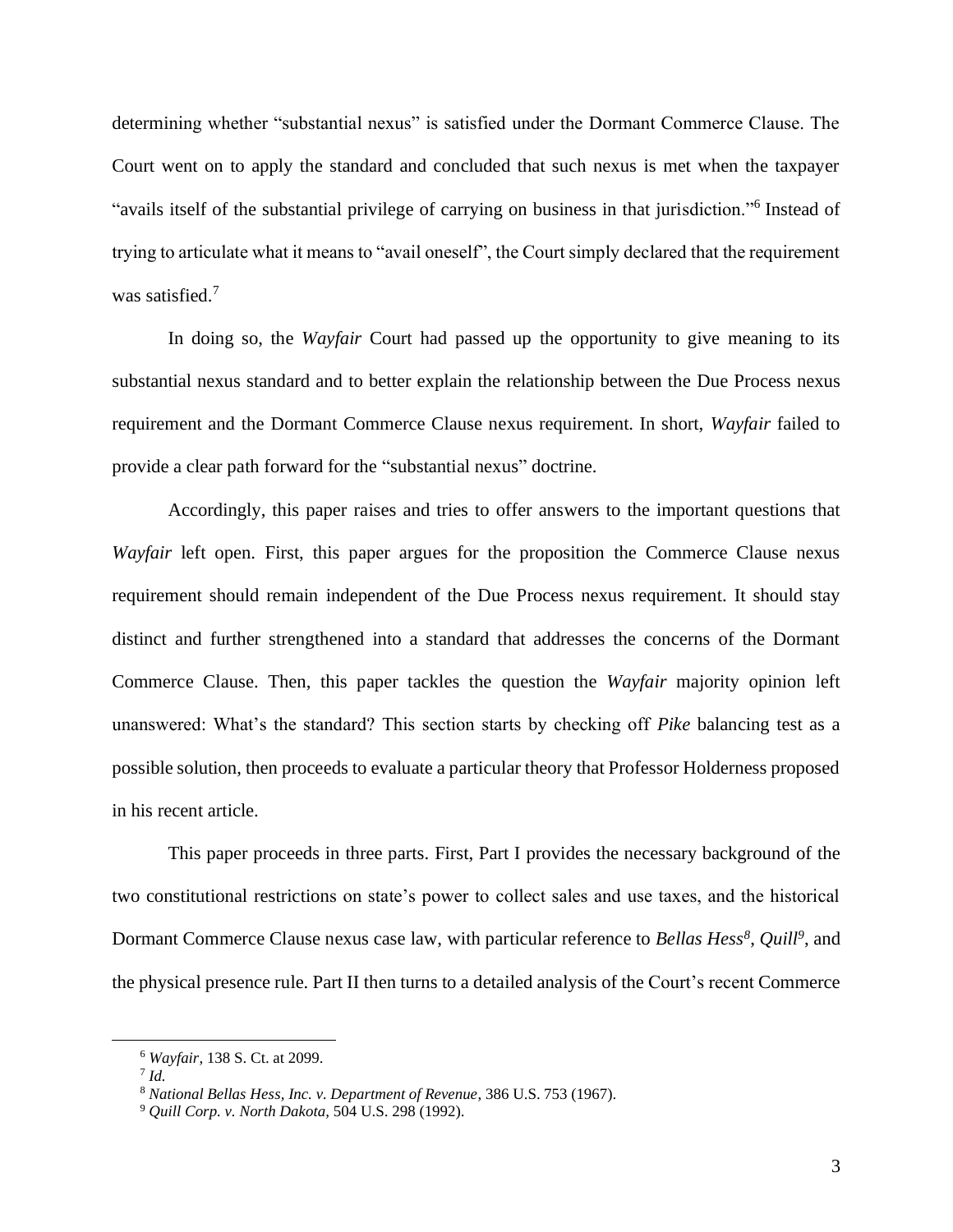Clause case, *South Dakota v. Wayfair*, focuses on the litigation, the Court's reasoning for overruling the physical presence rule, and its holding with respect to the Commerce Clause "nexus" requirement. Part III then evaluates and offers answers to two important questions that *Wayfair* left open. Namely, the relationship between the two constitutional restrictions; and the meaning of the Court's Dormant Commerce Clause nexus requirement. This part concludes by summarizing what should the states do in the wake of *Wayfair*, and absent congressional action.

## **I. BACKGROUND**

#### **A. Sales and Use Taxes**

There are two main methods that states currently rely on to tax personal consumptions: the sales tax and the use tax. A sales tax is broadly defined as "any tax which includes within its scope all business, sales of tangible personal property at either the retailing, wholesaling or manufacturing stage . . ."<sup>10</sup> Most commonly, a "sales tax" is equated with the "retail sales tax", in which the consumer pays the tax and the retailer remits the tax to the state on a per-item basis.<sup>11</sup> The retailer bears the burden of collecting and remitting the tax, even though the consumer is responsible for paying the tax.<sup>12</sup>

A use tax is defined as a "tax imposed upon the privilege of using, storing, or consuming tangible personal property within the state or local government boundaries" that has avoided being subject to a sales tax.<sup>13</sup> Essentially, a use tax is a complementary tax to a sales tax, imposing the burden of self-assessing and remitting the tax on the individual of the goods or service that were

<sup>&</sup>lt;sup>10</sup> Jerome R. Hellerstein & Walter Hellerstein, State Taxation: Sales and Use Taxes, PP 19A.01[1], 12.02 (3d ed. 2011).

<sup>&</sup>lt;sup>11</sup> Hellerstein & Hellerstein, supra, P 12.01. Some states require the vendor to pay the tax as payment for the privilege of engaging in in-state business. *Id*.

 $^{12}$  *Id.* 

<sup>13</sup> Hellerstein & Hellerstein, supra, P 16.01[2]. Typically, the use tax rate is the same as the sales tax rate. *Id.* P 16.01[4].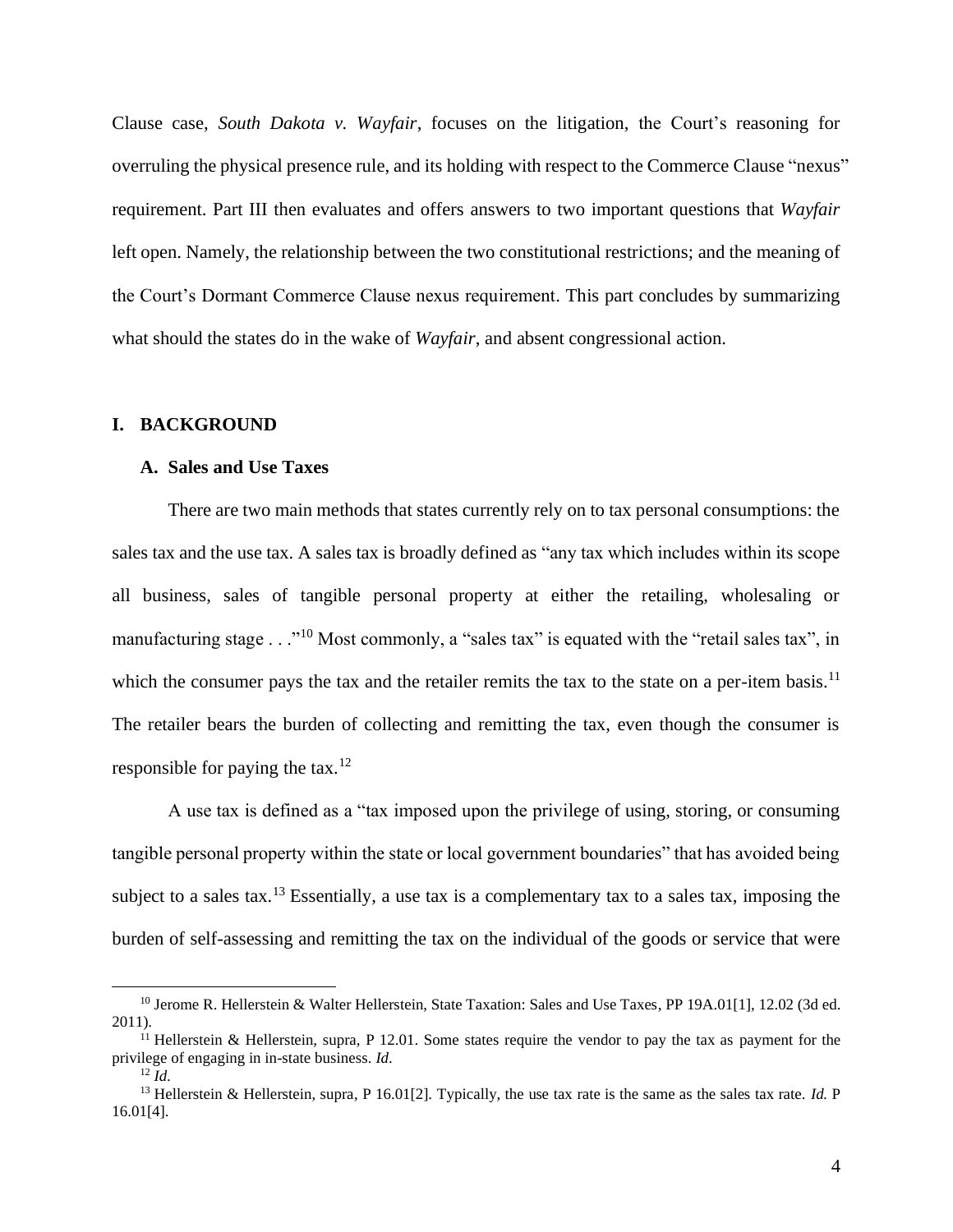purchased beyond state boundaries.<sup>14</sup> However, use tax compliance among individual consumers is dismally low and states have struggled to enforce the use tax obligation against individual purchasers. 15

Thus, states have enacted various laws and attempted to impose a use tax<sup>16</sup> collection obligation on sellers with no in-state physical presence, in a way try to fill the sales and use tax gap.<sup>17</sup> As of last year, however, states faced federal constitutional constraints on their ability to achieve this result. States may not impose a use tax or sales tax collection obligation on an out-ofstate vendor, unless the vendor had more than a *de minimims* in-state physical presence. But that all changed with the Court's recent decision in *South Dakota v. Wayfair*.

## **B. Constitutional Limits on State's Power to Tax**

<sup>&</sup>lt;sup>14</sup> RICHARD D. POMP, STATE & LOCAL TAXATION 6-39 (8th ed. 2015) (describing the role of use taxes). If sales tax does not apply to a consumer's purchase at the time of sale, as might occur when a good is purchased over the Internet, then the consumer is typically legally obligated to pay a use tax when she first uses the purchased property in the state. *Id.*

<sup>&</sup>lt;sup>15</sup> *Id.* at 6-40 to 6-42. In theory, the complementary sales and use tax regime creates a seamless web of tax collection that is easy to administer. In practice, however, states often result in significant revenue losses because the use tax is notoriously difficult to collect. *See* e.g., Walter Hellerstein, *Jurisdiction to Tax Income and Consumption in the New Economy: A Theoretical and Comparative Perspective*, 38 GA. L. REV. 1, 23-24 (2003) (discussing administrative problems states face in collecting use taxes from individual consumers); John A. Swain, *State Sales and Use Tax Jurisdiction: An Economic Nexus Standard for the Twenty-First Century*, 38 GA. L. REV. 343, 353 (2004) ("Sales made by remote sellers are subject to a de facto exemption.. .. [T]he Supreme Court has required that a seller be physically present in a state before the state can impose its use tax collection obligation, and it is administratively impractical for a state to directly collect use taxes against individual consumers. Individual consumers seldom self-assess use tax, and so the tax goes unpaid."); Adam B. Thimmesch, *Taxing Honesty*, 118 W. VA. L. REV. 147, 151-60 (2015) (noting difficulties creating the current "use tax gap"). *See also*, Nina Manzi, Use Tax Collection on Income Tax Returns in Other States, House Res. Dep't 10 (April 2015), http://www.house.leg.state.mn.us/hrd/pubs/usetax.pdf (noting that the percentage of taxpayers who report use tax in states where that tax can be reported on income-tax returns is approximately 1.9%).

<sup>16</sup> In *Bellas Hess* and *Quill*, both laws required collection of *use* tax as a means to try to shift the burden of collection and remittance to the vendor.

<sup>&</sup>lt;sup>17</sup> According to a recent study, the lack of sales taxes and nonpayment of use taxes on online purchases resulted in the non-collection of \$ 11.4 billion in sales and use tax revenues in 2012. *See* Donald Bruce, William F. Fox & LeAnn Luna, *State and Local Sales Tax Revenue Losses from E-Commerce*, 52 ST. TAX NOTES 537 (May 18, 2009). The uncollected amount represented 3.8% of total sales tax liabilities for 2012. The researchers expect that such revenue losses "will likely continue to grow rapidly, at least for the next several years." Donald Bruce, William F. Fox & LeAnn Luna, *E-tailer Sales Tax Nexus and State Tax Policies*, 68 NAT'L TAX J. 735, 736 (2015).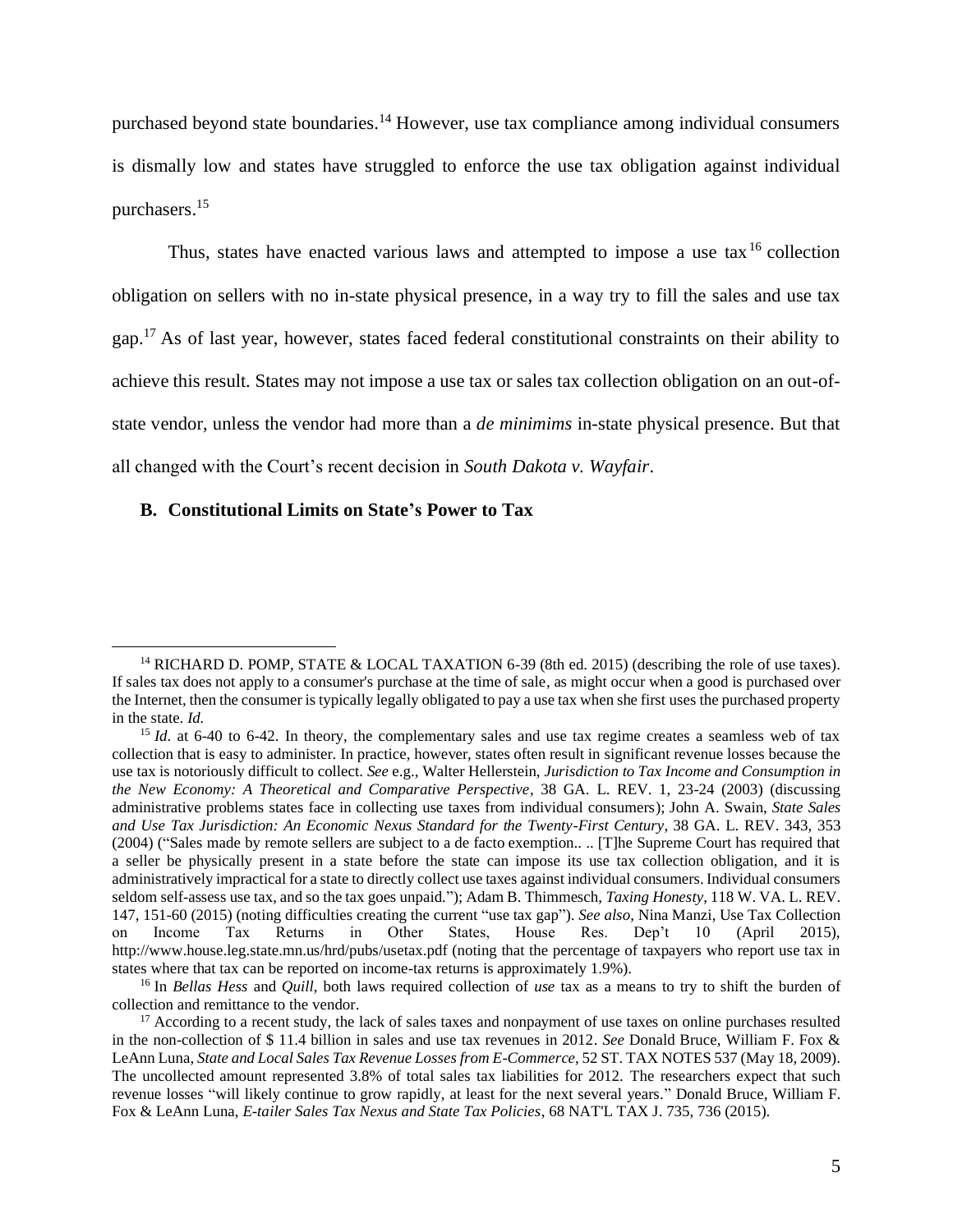The two constitutional limits on a state's power to require out-of-state vendors to collect sales taxes are the Due Process Clause of the Fourteenth Amendment<sup>18</sup> and the Commerce Clause of Article I, Section 8.<sup>19</sup> These provisions, as we will see, have an overlapping and uncertain relationship, but both have been interpreted by the Court to require some minimal connection, as the Court put, a "nexus" between the taxing state and the party on which it attempts to impose tax obligations. This section will consider each of these limitations in turn.

## *1. Due Process Clause and the Nexus Requirement*

In the world of state and local taxation, the Due Process Clause has been held to require "some definite link, some minimum connection, between a state and the person, property or transaction it seeks to tax."<sup>20</sup> Essentially, the Due Process Clause nexus requirement is concerned with the fundamental fairness of governmental activity and to ensure that the individual taxpayer has notice of fair warning.<sup>21</sup>

The Court in *Quill v. North Dakota* hold that the nexus requirement of Due Process Clause is met irrespective of a corporation's lack of physical presence in the taxing State.<sup>22</sup> Relying on comparable reasoning to the personal jurisdiction jurisprudence,  $2<sup>3</sup>$  which also considers whether a person has a minimum connection with a state, the Court hold that the Due Process Clause nexus inquiry is met when the taxpayer "purposefully avail[ed] itself the benefits of an economic market in the forum State . . . [by actively engaging] in continuous and widespread solicitation of business

<sup>&</sup>lt;sup>18</sup> U.S. CONST. amend. XIV, § 1 ("Nor shall any state deprive any person of life, liberty, or property, without due process of law.")

<sup>&</sup>lt;sup>19</sup> U.S. CONST. art. I, § 8, cl. 3 (Congress shall have the exclusive power to "regulate commerce . . . among the several states.")

<sup>20</sup> *Miller Bros. Co. v. Maryland*, 347 U.S. 340, 344-45 (1954).

<sup>21</sup> *Quill*, 504 U.S. at 312.

<sup>22</sup> *Id.* at 308.

<sup>23</sup> *Quill*, 504 U.S. at 307-08 (citing *Burger King Corp. v. Rudzewicz*, 471 U.S. 462 (1985)); *see also Tyler Pipe Indus., Inc. v. Wash. State Dep't of Rev.*, 483 U.S. 232, 250 (1987) ("[T]he crucial factor governing nexus is whether the activities performed in this state on behalf of the taxpayer are significantly associated with the taxpayer's ability to establish and maintain a market in this state for the sales.").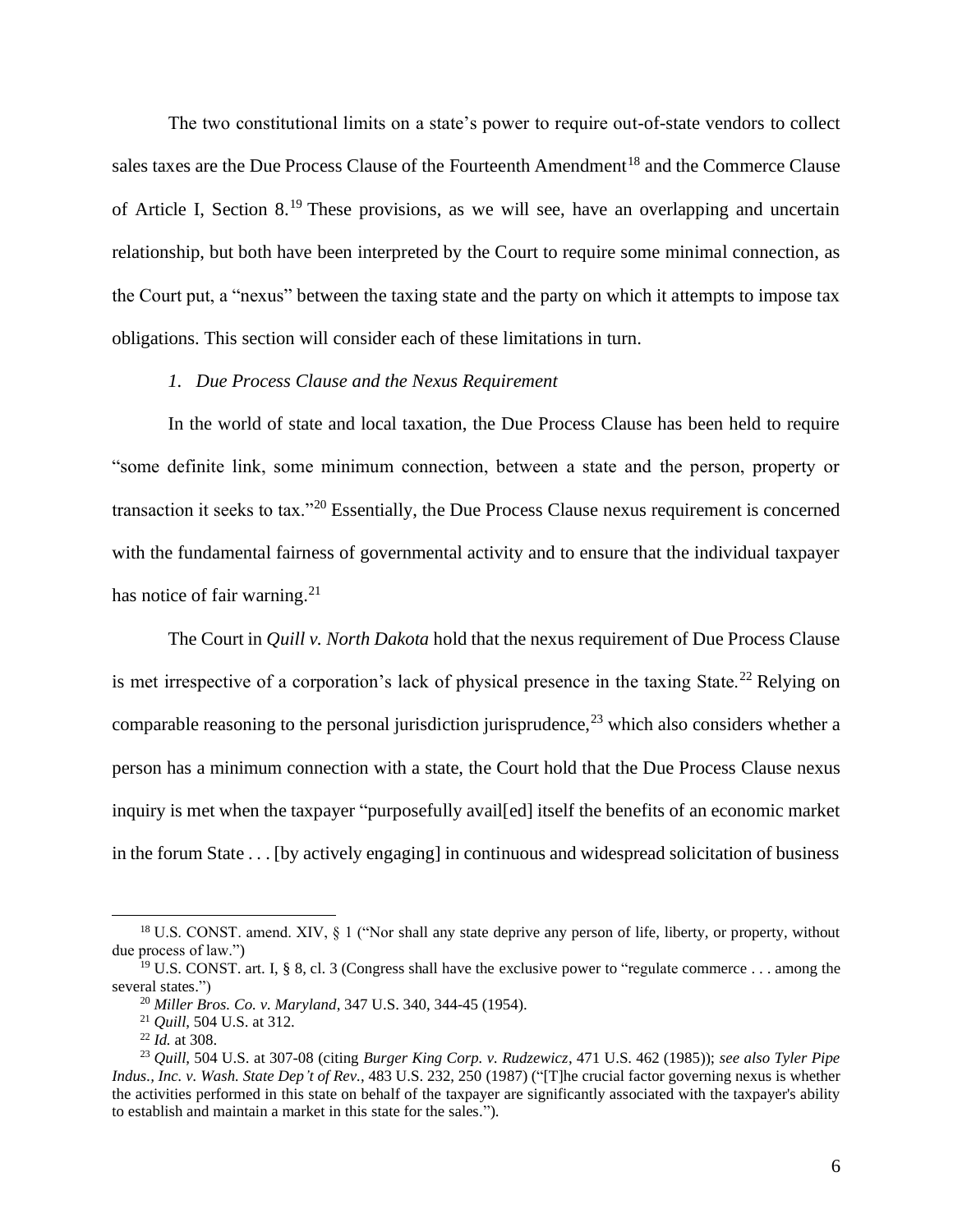within a State."<sup>24</sup> Requiring such purposeful direction ensures that the person has notice or fair warning that she may be subject to the state's jurisdiction.<sup>25</sup>

# *2. Commerce Clause and the Nexus Requirement*

Article I, Section 8 of the Constitution grants Congress the exclusive power to regulate interstate commerce. Today, the Court interprets the Commerce Clause as a broad grant of power, according to which Congress has substantial authority to regulate interstate commerce and actively to preempt state laws that run counter to its own measures. The Court has also held that the Commerce Clause by implication, imposes an additional, implied limitation on state or local laws related to interstate commerce, which operates to prohibit the enactment of state and local taxes that unduly interfere with or discriminate against interstate commerce, in the absence of express congressional action. <sup>26</sup> This limitation is often referred to as the Dormant Commerce Clause.<sup>27</sup>

<sup>24</sup> *Quill*, 504 U.S. at 307-08.

<sup>25</sup> *Id.*

<sup>&</sup>lt;sup>26</sup> The crucial question in determining whether a state law violates the Dormant Commerce Clause is to ask if the law either facially discriminates against or has an unduly discriminatory impact on interstate commerce. If the law discriminates against interstate commerce, either on its face or in purpose or effect, the burden is on the state to demonstrate that the discriminatory law serves a legitimate local purpose that cannot be achieved through reasonable nondiscriminatory alternatives. *See Granholm v. Heald*, 544 U.S. 460 (2005); If the law does not discriminate on its face, courts often refer to the *Pike* balancing test to determine whether the state can show that the burden is not clearly excessive in relations to the local benefit. *Pike v. Bruce Church, Inc.*, 397 U.S. 137, 142 (1970) (noting that "if a legitimate local purpose is found, then the question becomes one of degree", depending on the interests at stake).

 $27$  The argument implying that Congress's interstate commerce power can be traced back to a statement made by Chief Justice John Marshall in *Gibbons v. Ogden*, explaining that "when a State proceeds to regulate commerce … among the several States, it is exercising the very power that is granted to Congress, and is doing the very thing which Congress is authorized to do." *Gibbons v. Ogden*, 22 U.S. 1, 199-200 (1824). In *Oklahoma Tax Commission v. Jefferson Lines, Inc.*, Justice Souter provided a succinct summary of the justification and history of the Dormant Commerce Clause: "Despite the express grant to Congress of the power to 'regulate Commerce . . . among the several States,' . . . we have consistently held this language to contain a further, negative command, known as the dormant Commerce Clause, prohibiting certain state taxation even when Congress has failed to legislate on the subject. We have understood this construction to serve the Commerce Clause's purpose of preventing a State from retreating into economic isolation or jeopardizing the welfare of the Nation as a whole, as it would do if it were free to place burdens on the flow of commerce across its borders that commerce wholly within those borders would not bear. The provision thus 'reflect[s] a central concern of the Framers that was an immediate reason for calling the Constitutional Convention: the conviction that in order to succeed, the new Union would have to avoid the tendencies toward economic Balkanization that had plagued relations among the Colonies and later among the States under the Articles of Confederation.'" *Okla. Tax Comm'n v. Jefferson Lines, Inc.*, 514 U.S. 175, 179-80 (1995).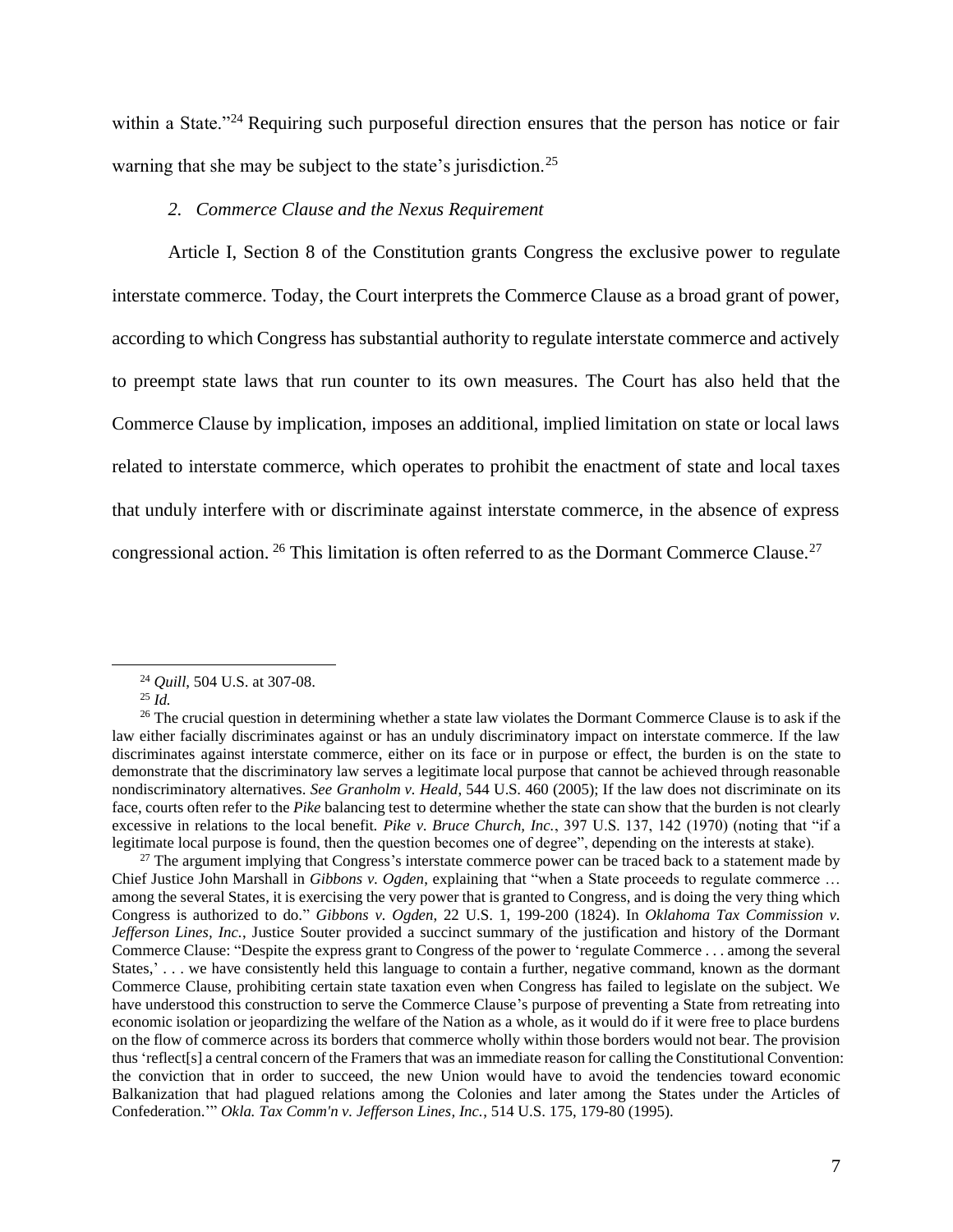In contrast to the Due Process Clause, the Commerce Clause addresses "structural concerns about the effects of state regulation on the national economy" and prohibits state tax actions that "unduly burden interstate commerce."<sup>28</sup> To achieve these goals, the Court has developed a framework for adjudicating cases challenging state tax laws under the Commerce Clause in *Complete Auto Transit, Inc. v. Brady*. <sup>29</sup> Under the four-part test, a tax may be sustained against a Dormant Commerce Clause challenge if it is "[1] is applied to an activity with a substantial nexus with the taxing State, [2] is fairly apportioned, [3] does not discriminate against interstate commerce, and [4] is fairly related to the services provide by the State."<sup>30</sup> The first prong of the test, that is, the "substantial nexus" between the taxing state and the activity being taxed is the primary focus of this paper.

The "substantial nexus" requirement of the Dormant Commerce Clause is not, like Due Process's minimum contacts requirement, a "proxy for notice, but rather a means for limiting state burdens on interstate commerce."<sup>31</sup> Because the two clauses address different concerns, it is possible for a corporation to have the minimum contracts necessary as required by the Due Process Clause but still lack the substantial nexus with the state as required by the Commerce Clause.<sup>32</sup> "Substantial nexus" under the Commerce Clause, therefore, requires something different than minimum contracts.

As the next sections explains, the Court did not fully resolve the precise meaning of "substantial nexus", although it did provide a "physical presence rule" that guided the analysis in the context of sales and use taxes.<sup>33</sup> In 2018, the Court in *South Dakota v. Wayfair* overruled the

<sup>28</sup> *Quill*, 504 U.S. at 312

<sup>29</sup> *Complete Auto Transit Inc. v. Brady*, 430 U.S. 274 (1977).

<sup>30</sup> *Id.* at 279.

<sup>31</sup> *Quill*, 504 U.S*.* at 313.

 $32 \tilde{I}$ d.

<sup>&</sup>lt;sup>33</sup> *Id.* at 317-18. The *Quill* Court held that the taxpayer must have a physical presence in the taxing state to satisfy the Commerce Clause in the context of use tax collection obligations.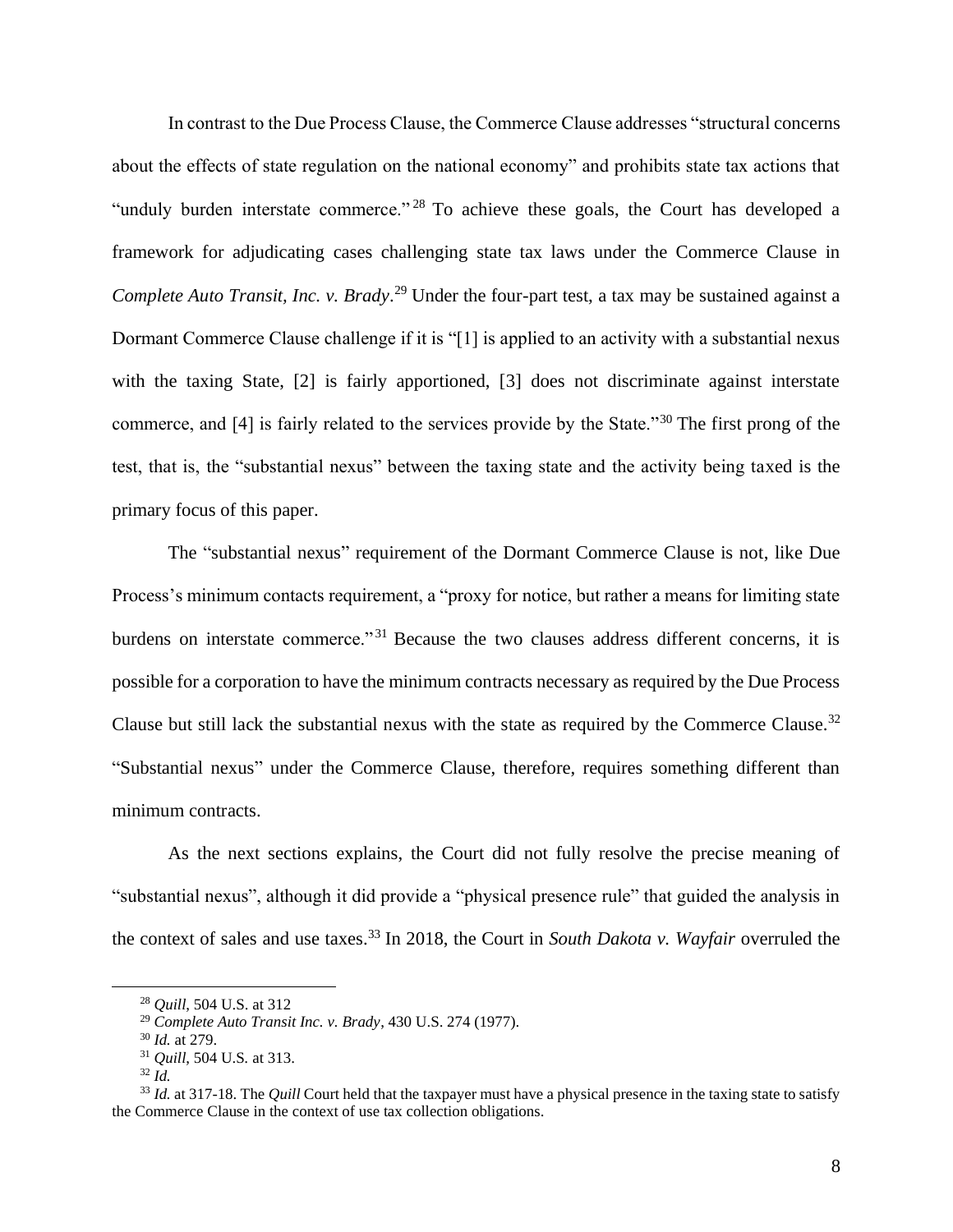long-standing physical presence rule and articulated a new "substantial nexus" test under the Commerce Clause that turns on whether a taxpayer has availed itself of the substantial privilege of carrying on business in the taxing state.<sup>34</sup> The next section first provide the history of the physical presence rule, then turns to the demise of the rule, which leading to the litigation in Wayfair . a campaign known informally as the "Kill Quill movement", which culminated to the recent case *South Dakota v. Wayfair*.

#### **C. The Physical Presence Rule**

The Commerce Clause's substantial nexus requirement used to focus on an out-of-state seller's physical presence in the taxing state to determine whether a tax imposed on the seller is permissible.<sup>35</sup> The physical presence rule, as the next section unfolds, was first articulated in *National Bellas Hess*, reaffirmed by *Quill*, and overruled in *South Dakota v. Wayfair*.

Before *Complete Auto*, the Court had addressed a challenge to an Illinois tax that required out-of-state retailers to collect and remit use taxes on sales made to consumers who purchased goods for use within Illinois in *National Bellas Hess, Inc. v. Department of Revenue*. <sup>36</sup> Bellas Hess was a mail order company incorporated in Delaware with its principal place of business in Missouri and had no physical presence in the state of Illinois. <sup>37</sup> Bellas Hess raised two constitutional objections, respectively grounded in the Due Process and the Dormant Commerce Clauses. <sup>38</sup> The Court held that a mail-order company "whose only connection with customers in the State is by common carrier or the United States mail" lacked the requisite minimum contacts with the State

<sup>34</sup> *Wayfair*, 138 S. Ct. at 2099.

<sup>35</sup> *Quill*, 504 U.S. at 314-318.

<sup>36</sup> *National Bellas Hess.*, 386 U.S. at 753-54.

<sup>37</sup> *Id.* 

<sup>38</sup> *Id.* at 756.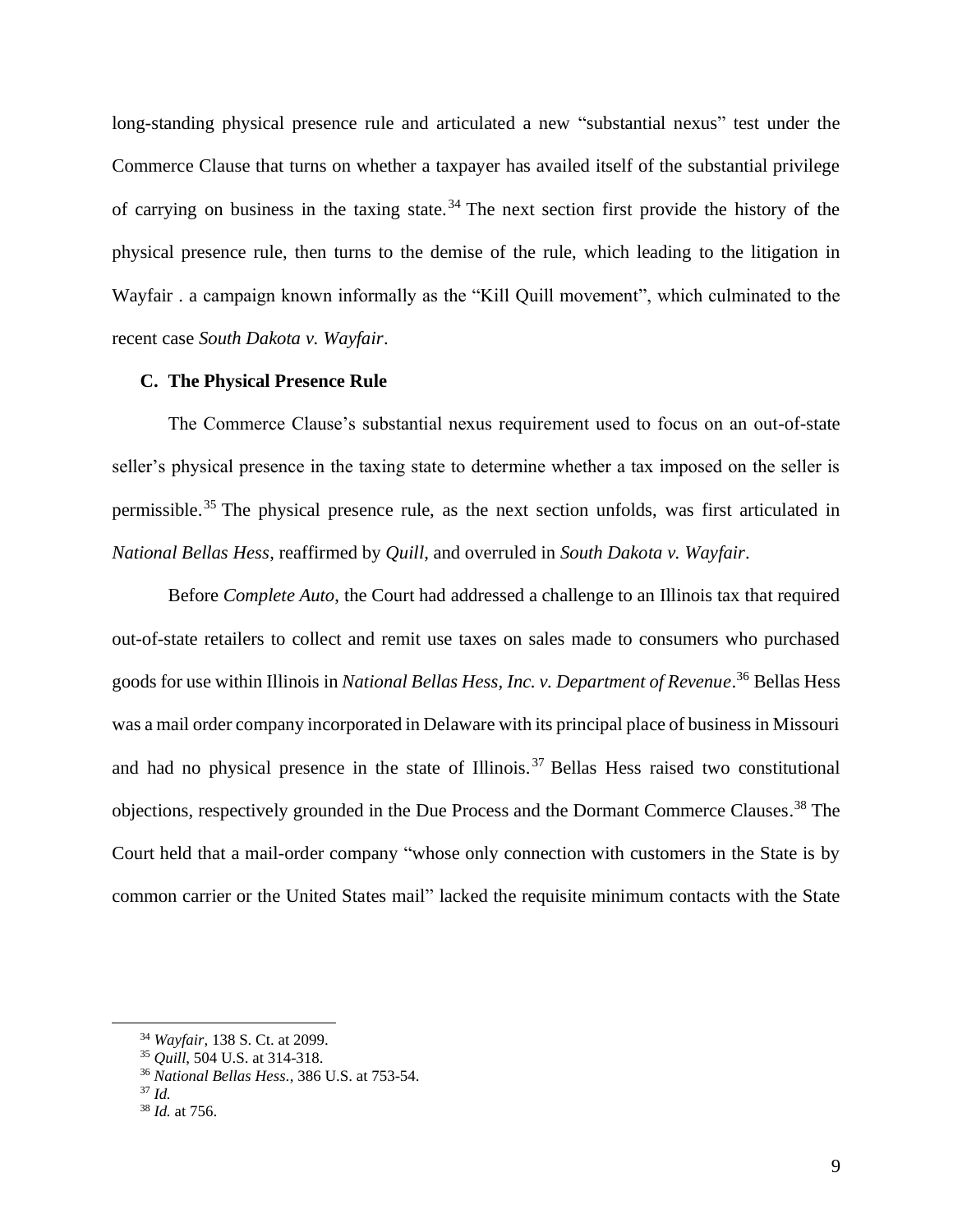required by both the Due Process Clause and the Commerce Clause.<sup>39</sup> Unless the retailer maintained a physical presence such as "retail outlets, solicitors, or property within a State," the State lacked the power to require that retailer to collect a local use tax.<sup>40</sup>

The Court reexamined the physical presence rule in *Quill Corp. v. North Dakota* and reaffirmed it as the means of determining whether a substantial nexus exists between the taxing state and the taxpayer.<sup>41</sup> *Quill* involved North Dakota's attempt to require an out-of-state, mailorder house that had neither outlets nor sales representatives in North Dakota to collect and pay use taxes on goods purchased for use within the state.<sup>42</sup> Quill solicited business in North Dakota through mailed catalogues, advertisements in national periodicals that circulated in the state, and telephone calls; it had over 3,000 North Dakota customers and sales of about \$1 million annually.<sup>43</sup> Emphasizing these facts detailing Quill's "continuous and widespread solicitation of business" in North Dakota, the Court had no difficulty in concluding that the company had "purposefully directed" its business to the state and that was sufficient for purposes of Due Process, despite the fact that the company lacked physical presence in the jurisdiction.<sup>44</sup>

But the absence of physical presence was dispositive of the Dormant Commerce Clause issue. The Court explained that physical presence was essential to the "substantial nexus" element of the *Complete Auto* test and was necessary to prevent undue burdens on interstate commerce.<sup>45</sup>

<sup>&</sup>lt;sup>39</sup> *Id.* at 758. The Supreme Court concluded that the two constitutional doctrines were "closely related" and that the test for whether a state tax on interstate commerce is allowable is similar to the test for a state's compliance with due process.

<sup>40</sup> *Id.* 

<sup>41</sup> *Quill*, 504 U.S. at 314-18.

<sup>42</sup> *Id.* at 301.

<sup>43</sup> *Id.* at 302.

<sup>44</sup> *Id.* at 308.

<sup>&</sup>lt;sup>45</sup> *Id.* at 313 ("Thus, the 'substantial nexus' requirement is not, like due process 'minimum contracts' requirement, a proxy for notice, but rather a means for limiting state burdens on interstate commerce.")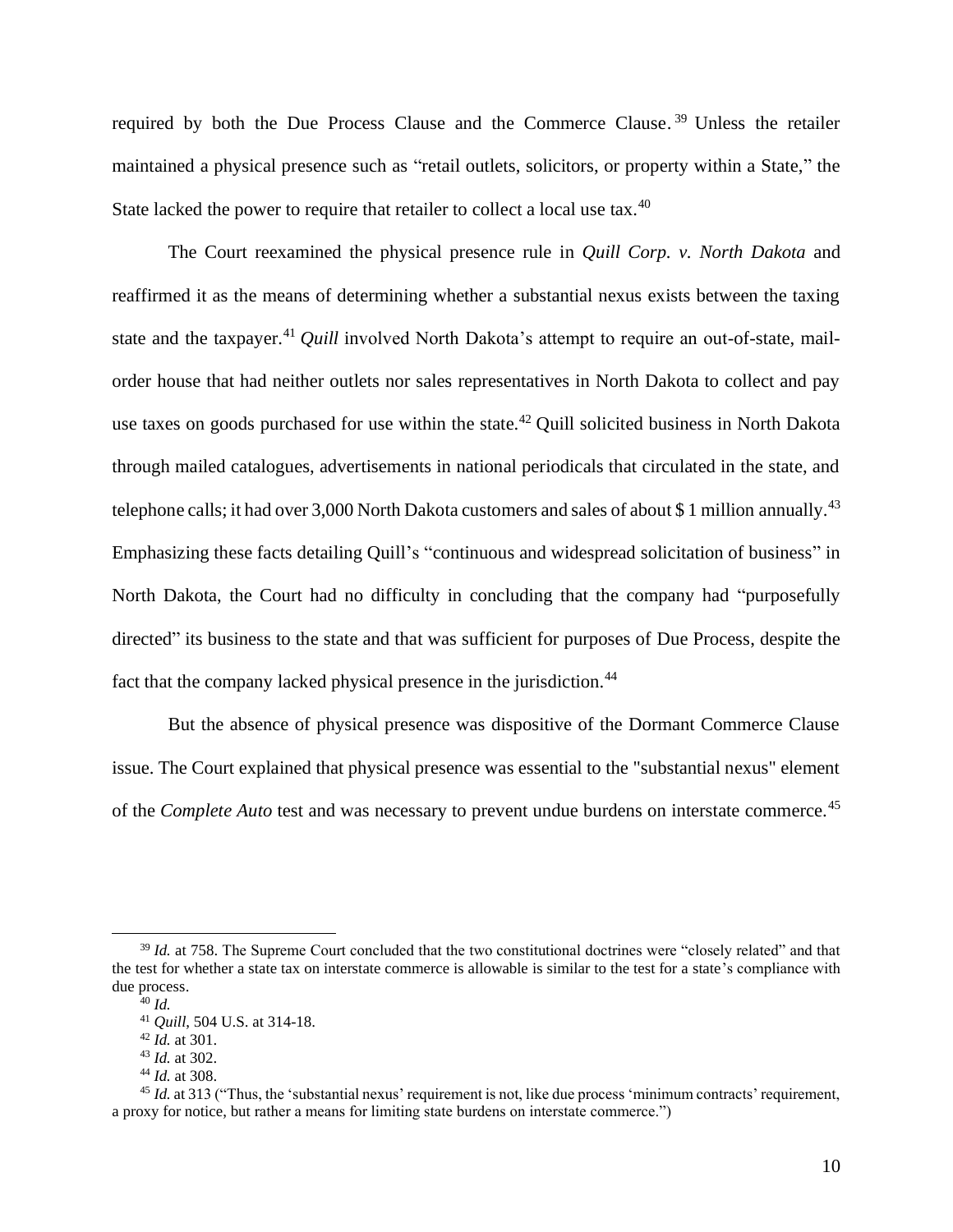Therefore, it grounded the physical presence rule in *Complete Auto*'s first prong test by means of "substantial nexus".

Since *Quill* was decided in 1992, "physical presence" has undertaken a different meaning than twenty-eight years ago.<sup>46</sup> Thus, although it was initially envisioned to operate as a significant limit on a taxing state's authority to tax, the physical presence rule found itself—thanks largely to a changing technological landscape—authorizing taxation under a broadening set of circumstances. *Wayfair* shows that a large national internet retailer completing thousands of transactions generating millions of dollars in revenue is beyond the reach of physical presence rule, while an out-of-state entity's decision to hire a single in-state employee or rent a single warehouse would subject it to the local tax obligations.

But with the increased breadth of its operation, the physical presence rule was still regarded by many critics as insufficiently protective of states' interests in raising revenue.<sup>47</sup> In the twentyeight years since *Quill* was decided, the rise and growth of Internet and E-commerce diverted significant business from brick-and-mortar stores to online retailing, much of which remained immune to various states' tax-collection requirements.<sup>48</sup> In light of these difficulties, scholars and

<sup>46</sup> *Wayfair*, 138 S. Ct. at 2095 ("For example, a company with a website accessible in South Dakota may be said to have a physical presence in the State via the customers' computers. A website may leave cookies saved to the customers' hard drives, or customers may download the company's app onto their phones. Or a company may lease data storage that is permanently, or even occasionally, located in South Dakota.").

<sup>47</sup> *See, e.g.*, Walter Hellerstein, *Deconstructing the Debate Over State Taxation of Electronic Commerce*, 13 Harv. J. Law & Tec 549, 553 (2000); Richard D. Pomp, *Revisiting* Miller Brothers*,* Bellas Hess*, and* Quill, 65 Am. U. L. Rev. 1115, 1144-48 (2016); Charles Rothfeld*,* Quill*: Confusing the Commerce Clause*, 3 St. Tax Notes 111 (1992); John A. Swain, *State Income Tax Jurisdiction: A Jurisprudential and Policy Perspective*, 45 Wm. & Mary L. Rev. 319, 337-44 (2003); Recent Case, 131 Harv. L. Rev. 2089, 2093-2094 (2018) ("In the internet economy, physical presence alone is both over- and under inclusive as a legal standard. It is over inclusive of business entities with very limited physical contact within the state and under inclusive of businesses whose models do not happen to require brick-and-mortar presence.").

<sup>&</sup>lt;sup>48</sup> In 2018, state's inability to tax retailers without physical presence will result in \$34 billion in lost state tax revenue, a number projected to reach \$52 billion annually by 2022, compared to an estimated loss of up to \$3 billion per year when *Quill* was decided. David J. Herzig, Opinion, *States Pay the Price when You Buy Online*, N.Y. TIMES (Jan. 1, 2018), [https://www.nytimes.com/2018/01/01/opinion/online-shopping-sales-tax.html?smid=pl-share.](https://www.nytimes.com/2018/01/01/opinion/online-shopping-sales-tax.html?smid=pl-share) These projections may fall short of capturing the total revenue that would be lost to the *Quill* rule, as e-commerce is growing at a rate of "23% year-over-year", a pace expected to accelerate as the digital retail landscape continues to evolve. Tom Popomaronis, *E-Commerce in 2018: Here's What the Experts Are Predicting, FORBES* (Dec. 15, 2017, 01:40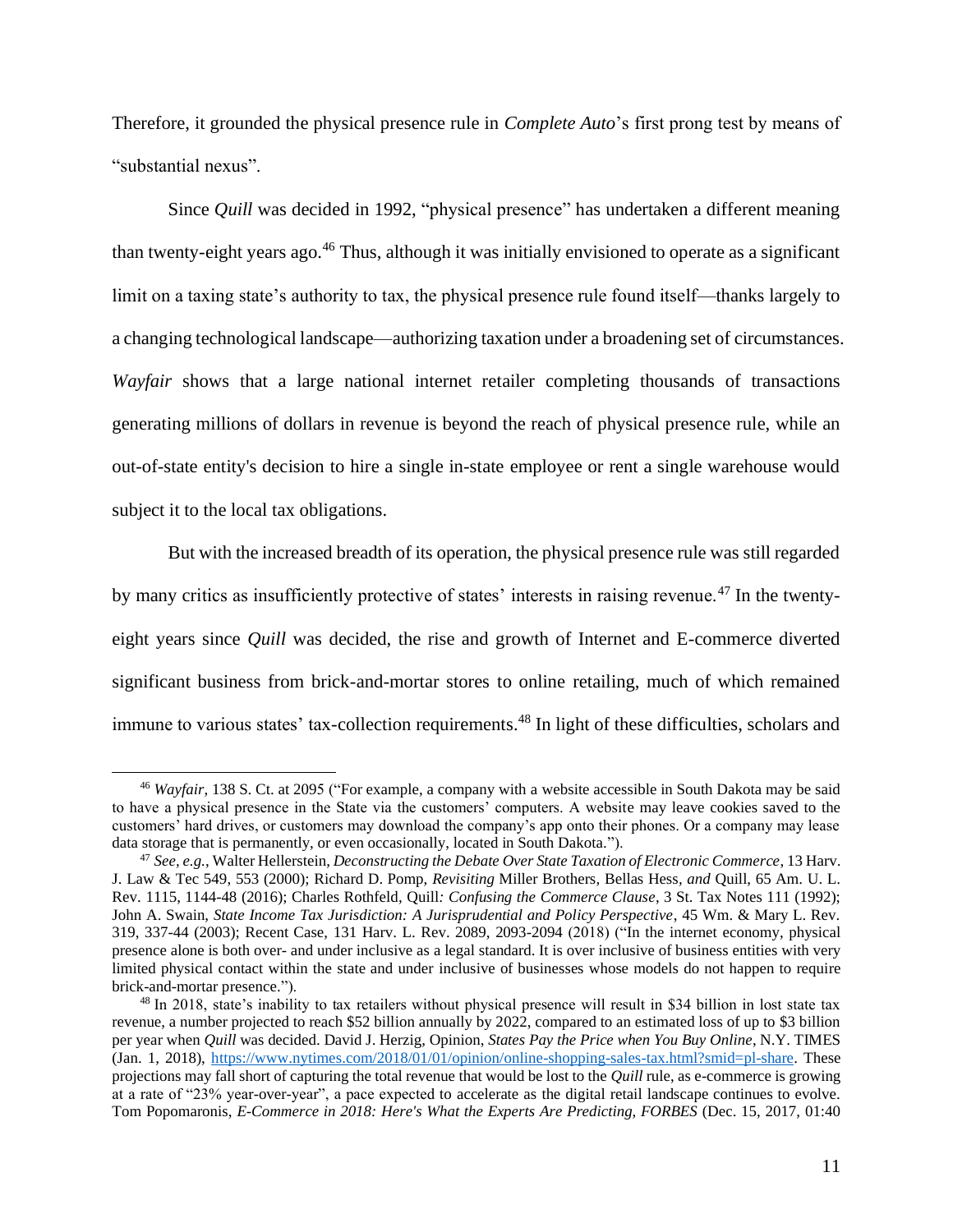state-tax authorities initiated a campaign to persuade the Supreme Court to abandon *Quill*, <sup>49</sup> a campaign known informally as the "Kill Quill movement".<sup>50</sup>

Twenty-three years after *Quill*, the Supreme Court has remained silent on this issue, until 2015, the Court in *Direct Marketing Ass'n v. Brohl*<sup>51</sup> expressed its receptiveness to reconsidering the physical presence rule. *Brohl* involved Colorado's attempt to enhance its collection of use tax derived from sales made by out-of-state vendors lacking in-state physical presence.<sup>52</sup> The most significant aspect about the Court's decision was Justice Kenney's concurrence opinion. Writing separately, Justice Kennedy acknowledged that "[t]he Internet has caused far-reaching systemic and structural changes in the economy" and therefore "*Quill* now harms States to a degree far greater than could have been anticipated earlier."<sup>53</sup> Justice Kennedy concluded that "[t]he legal system should find an appropriate case for this Court to reexamine *Quill* and *Bellas Hess*."<sup>54</sup>

The State of South Dakota seized the opportunity and the Court took on the "appropriate case" soon after. In 2018, the Court issued the opinion in *South Dakota v. Wayfair* and overruled the physical presence rule. The Court was rather very blunt with its attitude towards *Quill*: "In the

PM), [https://www.forbes.com/sites/tompopomaronis/2017/12/15/e-commerce-in-2018-heres-what-the-experts-are](https://www.forbes.com/sites/tompopomaronis/2017/12/15/e-commerce-in-2018-heres-what-the-experts-are-predicting)[predicting.](https://www.forbes.com/sites/tompopomaronis/2017/12/15/e-commerce-in-2018-heres-what-the-experts-are-predicting) By 2022, online sales will represent 17% of all U.S. retail sales. Daniel Keyes, *E-Commerce Will Make Up 17% of All US Retail Sales by 2022--And One Company Is the Main Reason, BUS. INSIDER* (Aug. 11, 2017, 11:12 AM)[, http://www.businessinsider.com/e-commerce-retail-sales-2022-amazon-2017-8.](http://www.businessinsider.com/e-commerce-retail-sales-2022-amazon-2017-8)

<sup>49</sup> *See, e.g*., Charles E. McLure, Jr., *Taxation of Electronic Commerce: Economic Objectives, Technological Constraints, and Tax Laws,* 52 TAX L. REV. 269, 394-95 (1997); Pomp, *supra* note 47, at 1120 (noting that "[m]any, many articles have discussed *Quill*" and that "[a]lmost all of these articles...agree" that *Quill* should be overruled); Swain, *supra* note 47, at 337-44 (questioning *Quill* on many grounds).

<sup>50</sup> *See* Hayes Holderness, *The Next Tax Reform: Internet Sales Tax*, THE HILL (Jan. 17, 2018, 11:00 AM), https://thehill.com/opinion/judiciary/369157-the-next-tax-reform-internet-sales-tax

<sup>51</sup> *Direct Marketing Ass'n v. Brohl*, 135 S. Ct. 1124 (2015).

 $52$  Colorado required these vendors, sometimes referred to as "remote vendors," to provide large dollar consumers with year-end statements as to their purchases, and to provide the state's revenue agency with the purchase information of such large dollar consumers. Remote vendors that would be subject to the Colorado statute sued to enjoin its enforcement. Along the way, a dispute arose as to whether the case belonged in federal or state court, and that specific question ascended to the Supreme Court. The Court's unanimous ruling was that the case could be tried in federal court. The Court did not address the merits of the constitutional claim of the Colorado regulation. *See generally*, *Direct Marketing Ass'n v. Brohl*, 135 S. Ct. 1124.

<sup>53</sup> *Brohl*, 135 S. Ct. at 1134-35 (Kennedy, J., concurring). <sup>54</sup> *Id.*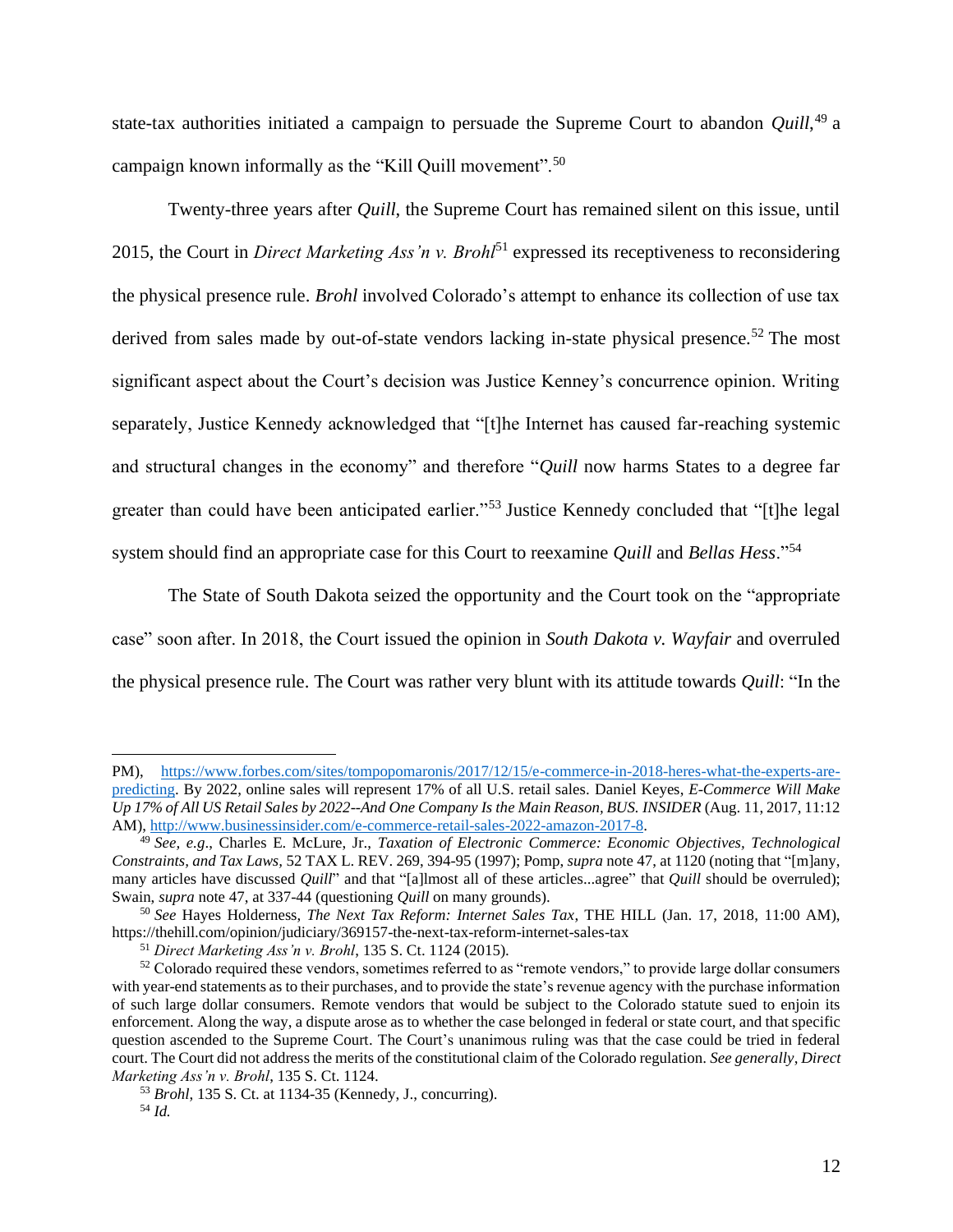name of federalism and free markets, *Quill* does harm to both. The physical presence rule it defines has limited states' ability to seek long-term prosperity and has prevented market participant from competing on an even playing field."<sup>55</sup> The next section turns the focus on the details of *Wayfair*  litigation and describes how the physical presence rule went down.

## **II. SOUTH DAKOTA V. WAYFAIR**

## **A. S.B.106**

In 2016, the South Dakota legislature passed a law, 2016 S.D. Senate Bill 106 ("S.B. 106"), requiring out-of-state sellers to collect and remit sales tax "as if the seller had a physical presence in the state."<sup>56</sup> The Act covers only sellers that, on an annual basis, deliver more than \$100,000 of goods or services into the State or engage in 200 or more separate transactions for the delivery of goods or services into the State.<sup>57</sup> The text of Senate Bill made clear that it was specifically designed to challenge the *Quill* physical presence doctrine and directly referenced Justice Kennedy's concurring opinion in *Brohl*. 58

Soon after S.B.106 was signed into law, the South Dakota Department of Revenue began issuing written notices to sellers it believed met the requirements of the law.<sup>59</sup> Wayfair Inc.,

<sup>55</sup> *Wayfair*, 138 S. Ct. at 2096.

<sup>56</sup> S.D. Codified Laws § 10-64-2.

<sup>&</sup>lt;sup>57</sup> S.B. 106 § 1. The Act provided that: "[A]ny sellers selling tangible personal property, ... or services for delivery into South Dakota, who does not have a physical presence in the state . . . shall remit the sales tax and shall follow all applicable procedures and requirements of the law as if the seller had a physical presence in the state, provided the seller meets either of the following criteria in the previous calendar year or the current calendar year: (1) The seller's gross revenue from the sale of tangible personal property, any product transferred electronically, or services delivered into South Dakota exceeds one hundred thousand dollars; or (2) The seller sold tangible personal property, any product transferred electronically, or services for delivery into South Dakota in two hundred or more separate transactions."

<sup>58</sup> *See* S.B. 106 § 8 (7). "As Justice Kennedy recently recognized in his concurrence in *Direct Marketing Association v. Brohl*, the Supreme Court of the United States should reconsider its doctrine that prevents states from requiring remote sellers to collect sales tax, and as the foregoing findings make clear, this argument has grown stronger, and the cause more urgent, with time;"

<sup>59</sup> *State v. Wayfair Inc*., 901 N.W.2d 754, 759 (S.D. 2017). The notices informed the sellers of the passage of the law; explained its requirements; advised the sellers to register for South Dakota sales tax licenses by a date certain; and warned that the failure to register could result in a declaratory judgment action as authorized by the law.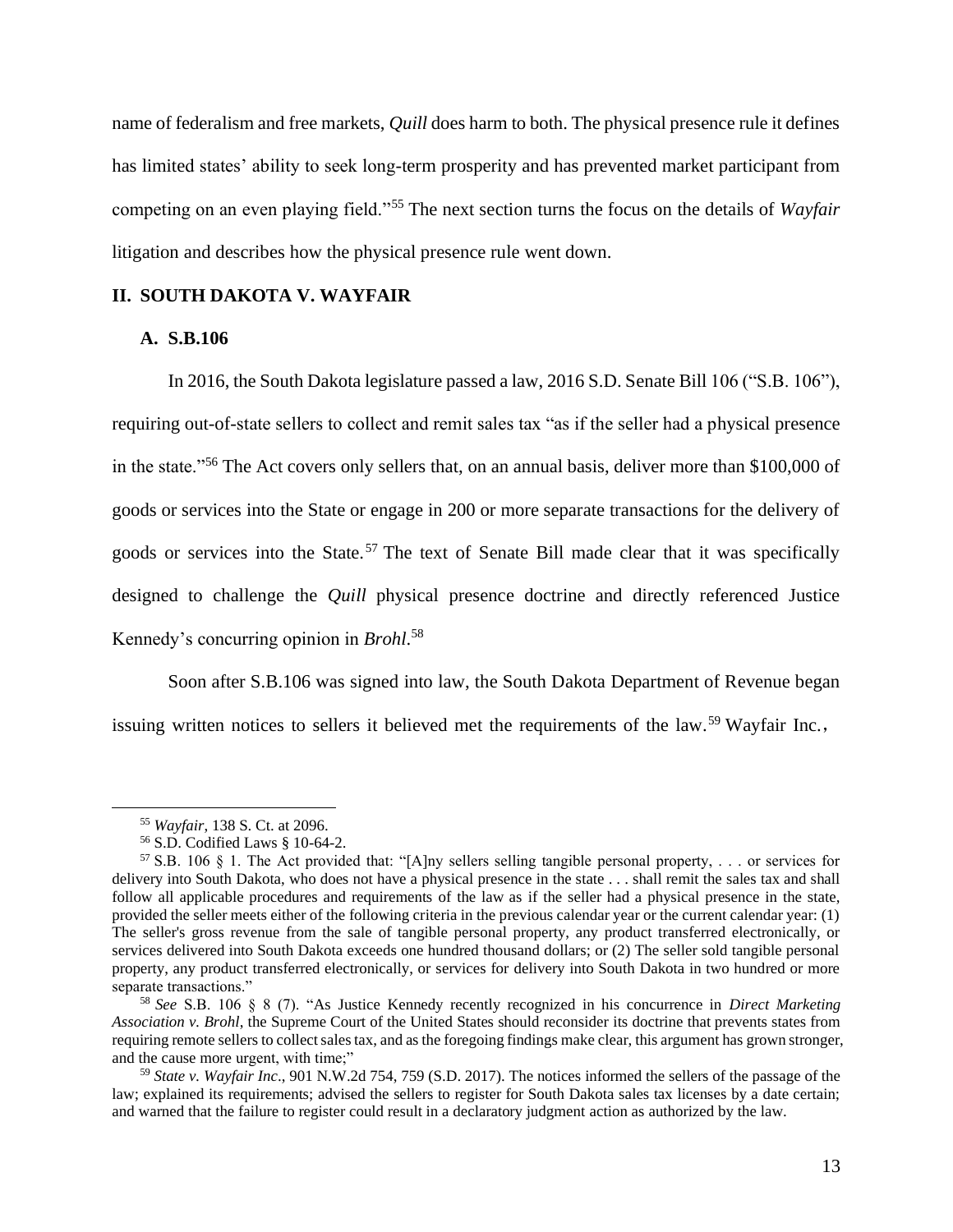Overstock.com, Inc., and Newegg, Inc. received the notices but failed to register for sales tax licenses.<sup>60</sup> South Dakota filed a declaratory judgment action in state court against these vendors pursuant to the Bill.<sup>61</sup> The online retailers moved for summary judgment, admitting that they each met S.B. 106's economic-nexus threshold but raising the affirmative defense on the grounds that the taxing regulation was unconstitutional under *Quill* and *Bellas Hess*. <sup>62</sup> The trail court granted their motion.<sup>63</sup> The South Dakota Supreme Court unanimously affirmed and ruled in favor of Wayfair, recognizing that "*Quill* remains the controlling precedent."<sup>64</sup> The State promptly filed a petition for *certiorari* in the Supreme Court of the United States, which was granted without delay.<sup>65</sup>

#### **B.** *Wayfair* **Holding and Reasoning**

*South Dakota v. Wayfair* involved the constitutionality of the South Dakota statue that requires out-of-state vendors with no physical presence in the state to collect and remit sales tax. In a 5-4 decision, the Court upheld the South Dakota statue, thus overruling *Quill* and the physical presence rule.

The majority opinion began by explaining the history of the Court's Dormant Commerce Clause jurisprudence and concluded that modern precedents rest on two primary principles that mark the boundaries of a state authority to regulate interstate commerce.<sup>66</sup> After articulating the

<sup>60</sup> *Id.*

<sup>61</sup> *See*S.B. 106 § 2. The Act authorized the state to bring "declaratory judgment actions in any circuit court against any person that the state believes to meet the criteria . . . to establish that the obligation to remit sales tax is applicable and valid under state and federal law."

<sup>62</sup> *State v. Wayfair*, 901 N.W.2d at 759-60.

<sup>63</sup> *Id.* at 761.

<sup>64</sup> *Id.*

 $65$  The Act was designed to "permitting the most expeditious possible review of the constitutionality of this law." S.B. 106*.* § 8 (8). And it achieved this goal: The South Dakota Supreme Court issued its decision on September 13, 2017; the State filed its petition for certiorari on October 2, 2017; and the U.S. Supreme Court granted the petition on January 12, 2018, barely three weeks after the state's reply brief was submitted.

<sup>66</sup> *Wayfair*, 138 S. Ct. at 2090 ("First, State regulations may not discriminate against interstate commerce; and second, States may not impose undue burdens on interstate commerce. State laws that discriminates against interstate commerce face 'a virtually *per se* rule of invalidity.' State laws that regulat[e] evenhandedly to effectuate a legitimate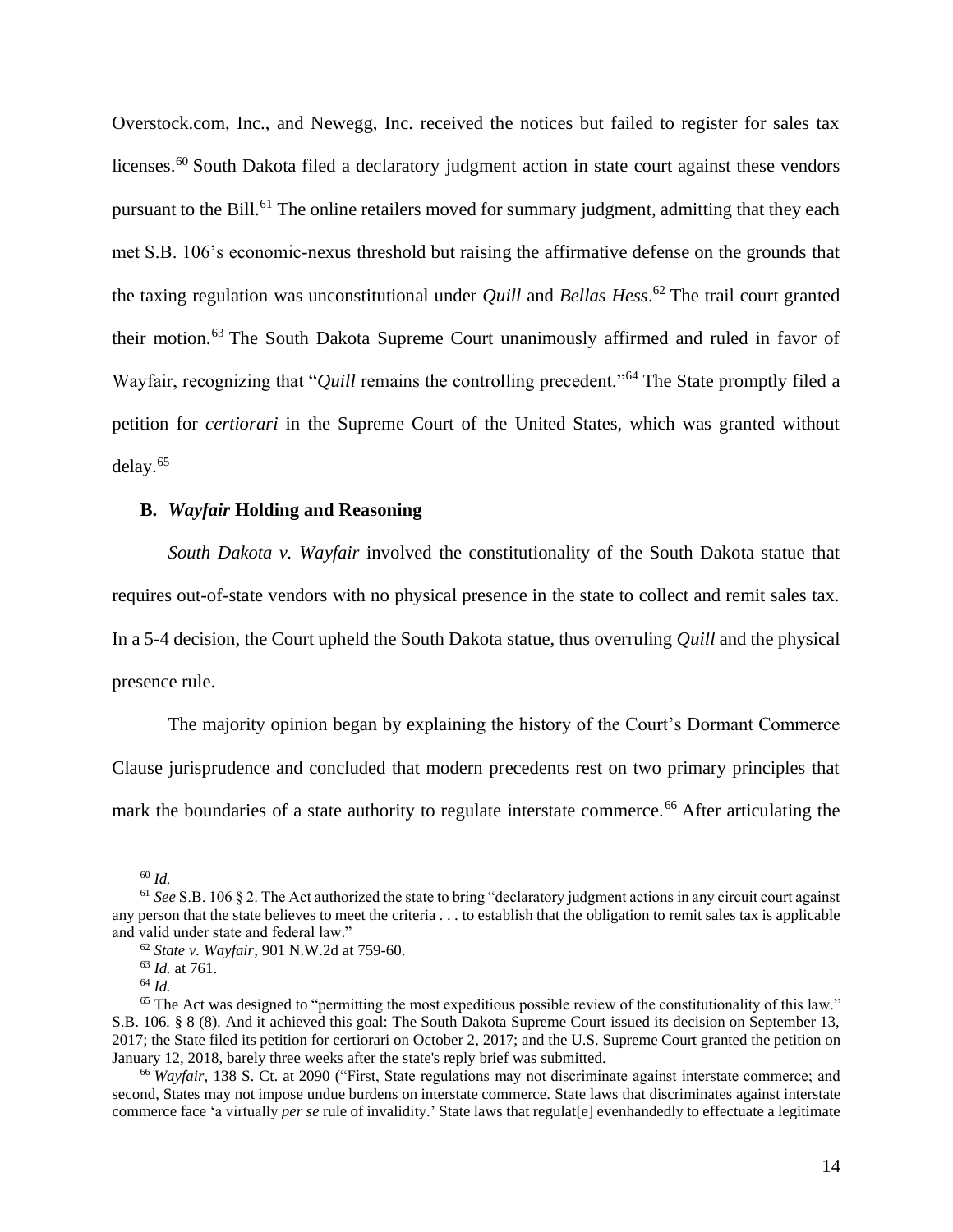guiding principles of the commerce clause analysis, the majority then explained the history of the Court's state tax Dormant Commerce Clause jurisprudence in *Bellas Hess*, *Complete Auto*, *Quill*, and the physical presence standard.<sup>67</sup> The majority then noted that economic changes had occurred since *Quill* and stated that the physical presence rule, both as first formulated and as applied today, was an incorrect interpretation of the commerce clause.<sup>68</sup> The majority then explained why the physical presence rule was incorrect.<sup>69</sup>

The Court reasoned that Quill and its physical presence rule was flawed for three reasons: First, the physical presence rule is not a necessary interpretation of Complete Auto's nexus requirement; Second, the physical presence rule creates rather than resolves market distortions; Third, the physical presence rule imposed arbitrary and formalistic distinctions in contravention of modern Commerce Clause jurisprudence.<sup>70</sup>

First, the Court explained that the substantial nexus requirement is closely related to the 14th Amendment due process minimum contacts requirement, and it is well settled that a business need not have a physical presence to satisfy that requirement.<sup>71</sup> Thus, even though the Due Process and the Commerce Clause standards may not be identical or coterminous, when considering whether a state may levy a tax, there are "significant parallels" between the two standards.<sup>72</sup> Therefore, physical presence is not necessary to create a substantial nexus.<sup>73</sup>

local interest . . . will be upheld unless the burden imposed on interstate commerce is clearly excessive in relation to the putative local benefits.") (internal quotation omitted).

<sup>67</sup> *Id.* at 2091-92.

<sup>68</sup> *Id.* at 2092.

<sup>69</sup> *Id.* at 2092-99.

<sup>70</sup> *Id.* at 2092.

<sup>71</sup> *Id.*

<sup>72</sup> *Id.* at 2093 ("The reasons given in Quill for rejecting the physical presence rule for due process purposes also apply to the question of whether physical presence is required to force an out-of-state seller to collect and remit use taxes.").

<sup>73</sup> *Id.*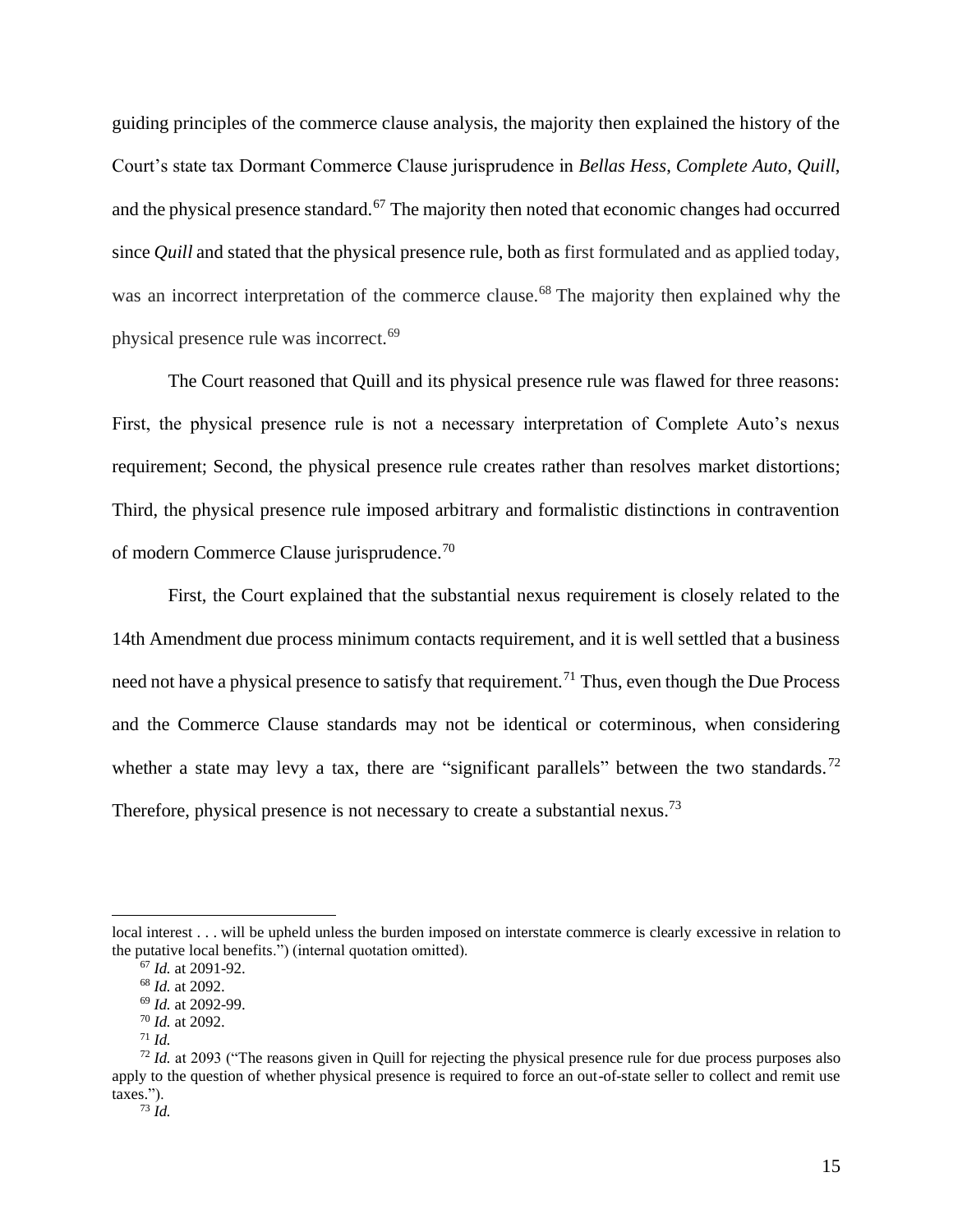The Court then explained that the physical presence rule creates rather than resolves market distortions and that these distortions were in direct conflict with the purpose of the Commerce Clause, that is, to prevent states from engaging in economic discrimination.<sup>74</sup> Local businesses and businesses with a physical presence are at an economic disadvantage because a remote seller can offer "*de facto* lower prices," since states have difficulty enforcing their own use tax laws directly against the in-state purchasers.<sup>75</sup> Thus, the physical presence rule served as a "judicially created tax shelter" and guaranteed a competitive benefit to some businesses based solely on the organizational form they chose.<sup>76</sup>

The Court next addressed the role of the physical presence requirement in the modern Ecommerce economy and concluded that the rule was "artificial in its entirety."<sup>77</sup> The Court recognized that "[t]he continuous and pervasive virtual presence of retailers today is, under *Quill*, simply irrelevant," and the "Court should not maintain a rule that ignores these substantial virtual connections to the State."<sup>78</sup>

The Court also addressed the rule of *stare decisis*, with the majority concluding that *stare decisis* "can no longer support the Court's prohibition of a valid exercise of the State's sovereign power."<sup>79</sup> The Court then noted that it was inappropriate to ask Congress to resolve the matter because, although Congress could change the physical presence rule, it was not proper for the Court to ask Congress to "address a false constitutional premise of the Court's own creation."80

The Court thus concluded that the physical presence rule of *Quill* was "unsound and incorrect" and that *Quill* and *Bellas Hess* are overruled. After abandoning *Quill* and the physical

- <sup>75</sup> *Id.* at 2094.
- <sup>76</sup> *Id.*
- <sup>77</sup> *Id.* at 2095-96.

<sup>79</sup> *Id.* at 2096-97.

<sup>74</sup> *Id.*

<sup>78</sup> *Id.* at 2096.

<sup>80</sup> *Id.*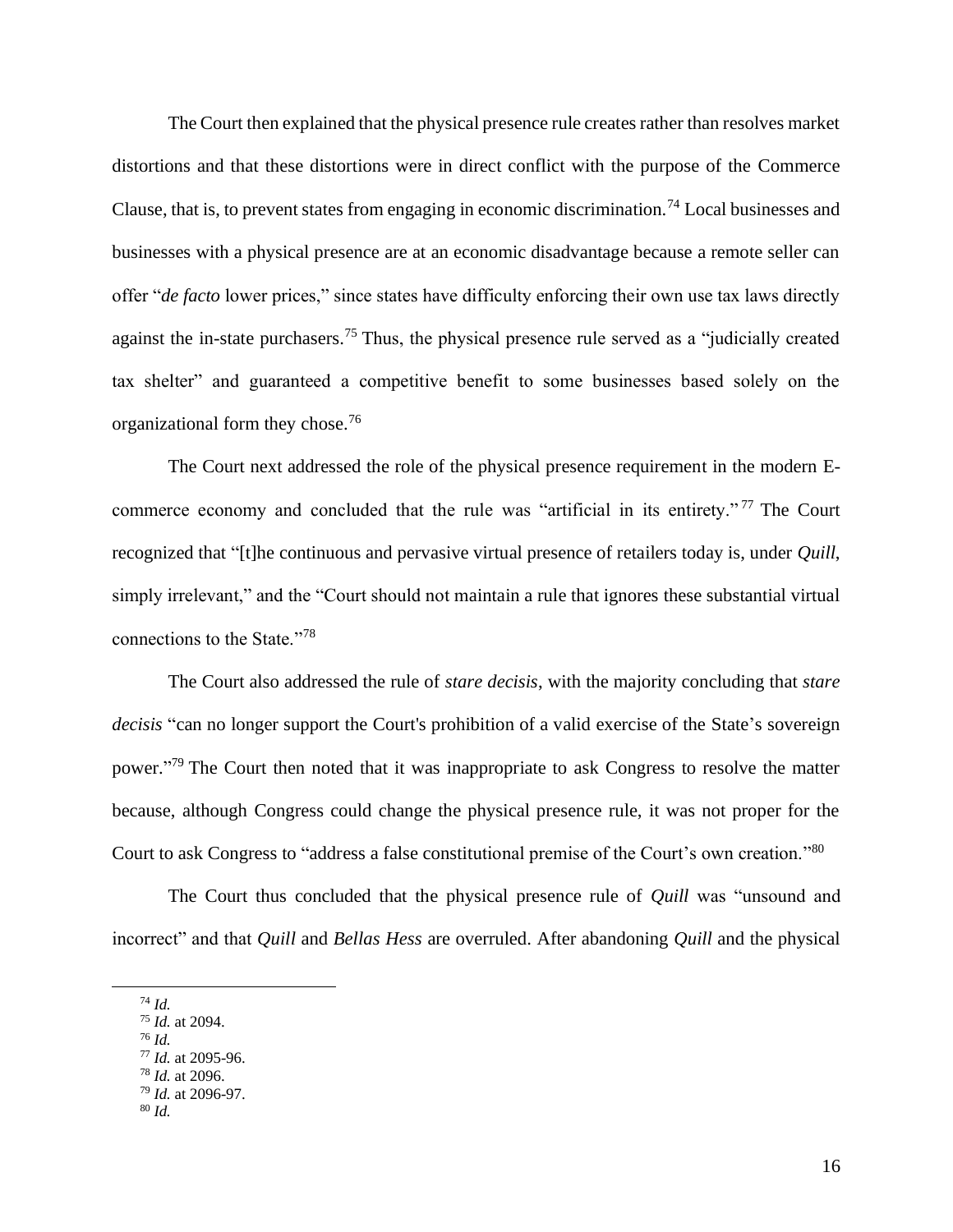presence rule, the Court went on to note several features of the South Dakota tax system that appear designed to prevent discrimination against or undue burdens upon interstate commerce, <sup>81</sup> and hold that the South Dakota statue satisfied *Complete Auto*'s substantial nexus requirement.<sup>82</sup>

# **C. Creation of a New "Substantial Nexus" Test**

Narrowly read, *Wayfair* made one thing clear: a business's physical presence in the taxing state is not essential to the "substantial nexus" prong of the *Complete Auto* test.<sup>83</sup> Therefore, post-*Wayfair*, in the absence of the "physical presence" requirement, the first prong of the *Complete Auto* test simply asks whether the tax applies to an activity with a "substantial nexus" with the taxing state.<sup>84</sup> And such a nexus is established when "the taxpayer [or collector] 'avails itself of the substantial privilege of carrying on business' in that jurisdiction."<sup>85</sup>

The Court had essentially created a new test to determine whether substantial nexus exists under the Commerce Clause. It went on to apply the new nexus standard to the case at issue, referred to the "economic and virtual contracts" that Wayfair, Inc. and other respondents had with South Dakota and hold that the nexus is "clearly sufficient."<sup>86</sup> The Court offered some explanation:

> The Act applies only to sellers that deliver more than \$100,000 of goods or services into South Dakota or engage in 200 or more separate transactions for the delivery of goods and services into the State on an annual basis. This quantity of business could not have occurred unless the seller availed itself of the substantial privilege of carrying on business in South Dakota. And respondents are large,

 $81$  *Id.* The Court twice referred to the fact that (1) South Dakota thresholds provided a small seller safe harbor; (2) South Dakota's imposition applied prospectively only; and (3) South Dakota was a member of the Streamlined Sales and Use Tax Agreement ("SSUTA")and had thus simplified its system in ways to reduce compliance costs for vendors.

 $82$  The South Dakota tax regulation was only challenged on the interpretation of the Commerce Clause and the validity of the physical presence rule. *See Id.* at 2087 ("All concede that taxing the sales in question here is lawful. The question is whether the out-of-state seller can be held responsible for its payment, and this turns on a proper interpretation of the Commerce Clause, U. S. Const., Art. I, §8, cl. 3.").

<sup>83</sup> *Wayfair*, 138 S. Ct. at 2093; *See* Adam Thimmesch, Darien Shanske, & David Gamage, Wayfair: *Substantial Nexus and Undue Burden*, 89 ST. TAX NOTES 447, 447 (2018) ("The Court's ruling was very narrow, though, holding only that the physical presence rule is no longer the governing standard for purposes of determining when a taxpayer has the substantial nexus required under the Court's *Complete Auto Transit Inc. v. Brady* formulation.").

<sup>84</sup> *Wayfair*, 138 S. Ct. at 2099.

<sup>85</sup> *Id.*

<sup>86</sup> *Id.*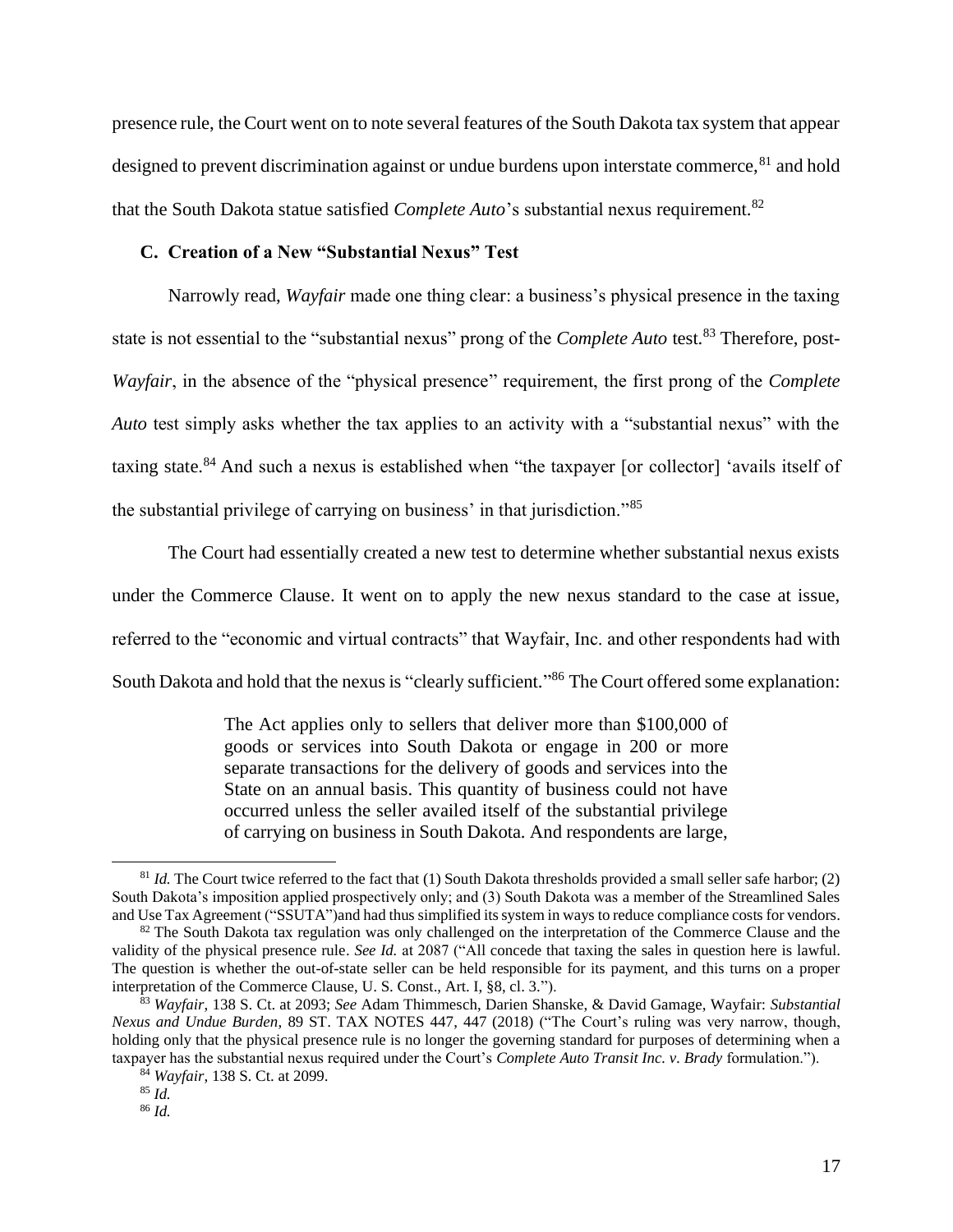national companies that undoubtedly maintain an extensive virtual presence. Thus, the substantial nexus requirement of *Complete Auto* is satisfied in this case.<sup>87</sup>

The first sentence laid out the South Dakota statutory thresholds of 200 transactions or \$100,000 in sales revenue annually. The second sentence simply concluded that the threshold require was sufficient "economic contacts" for substantial nexus, because the quantity of business occurred in the taxing state and the fact that the sellers had availed themselves of the substantial privilege of carrying on business in the state. The Court did not, however, continue to explain to what extent a business has availed oneself of "the substantial privilege of carrying on business." Rather, it emphasized the company's size and business scope of the respondents and focused on the "virtual presence" that large, national companies maintained. Then, the Court simply declared that the substantial nexus requirement is satisfied.

The *Wayfair* decision leaves many uncertainties. For one thing, it left the minimum threshold of the new nexus test undefined, for lower courts to determine. It further muddied the distinction between the Due Process Clause and Commerce Clause analysis articulated in *Quill* by suggesting a due-process-type substantial nexus under the Commerce Clause doctrine. The next section addresses some of the uncertainties, focusing primarily on the relationship between the Due Process Clause and the Dormant Commerce Clause; and how to define the new "substantial nexus" standard with the physical-presence rule now no longer in effect.

#### **III. QUESTIONS WAYFAIR LEFT OPEN**

#### **A. Should the Two Constitutional Limits Merge into One?**

The *Wayfair* Court failed to address the relationship between the Due Process Clause and the Dormant Commerce Clause restraints in state and local tax field. Moving forward, should the

<sup>87</sup> *Wayfair*, 138 S. Ct. at 2099-2100.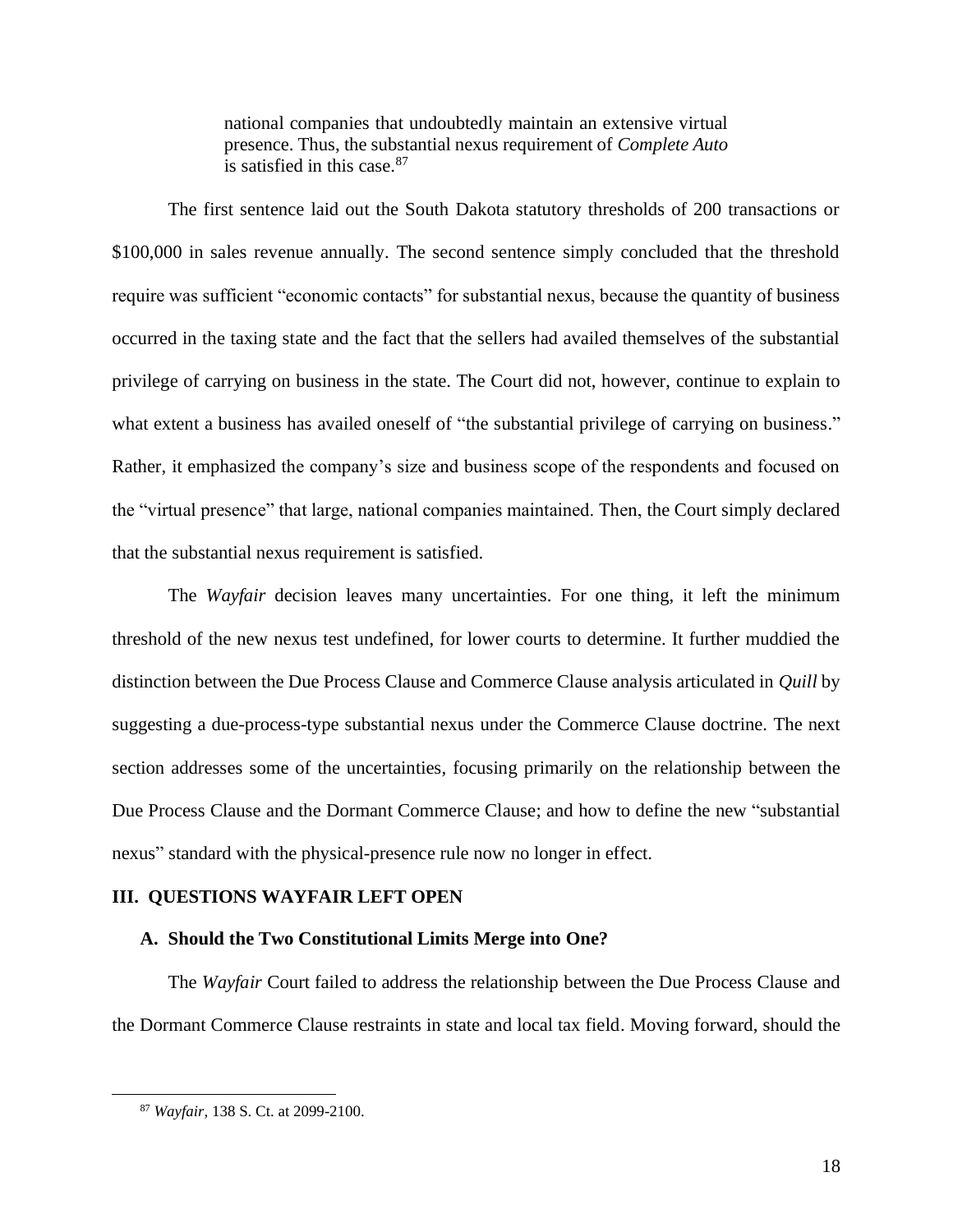"nexus" concept continue to play a role in Dormant Commerce Clause restrictions, or should the nexus requirement only matter in the Due Process personal jurisdiction context? The *Wayfair* Court seemed to suggest that the "substantial nexus" requirement of the Dormant Commerce Clause is now a Due Process nexus concern. This paper disagrees with this proposition. The Dormant Commerce Clause's substantial nexus requirement should remain distinct and independent of the Due Process Clause's nexus requirement.

Before *Quill*, the Supreme Court had treated the Due Process Clause and the Commerce Clause nexus requirements on state and local taxes as closely related. <sup>88</sup> In *Quill*, the Court split the two doctrines and hold that each nexus requirement was analytically distinct.<sup>89</sup>

*Wayfair* seems to take a step back in the direction of *Bellas Hass* and collapse the two constitutional restrictions back into one. The Court recognized that that nexus requirement of the Commerce Clause was akin to the Due Process minimum contacts requirement, stating that the requirements of the two "may not be identical or coterminous . . . there are significant parallels."<sup>90</sup>

What is more, the Court in *Wayfair* further muddied the water by suggesting a new nexus standard under the Commerce Clause and stating that the Commerce Clause nexus is established when "the taxpayer [or collector] 'avails itself of the substantial privilege of carrying on business' in that jurisdiction."<sup>91</sup> The Court only cited to dicta from *Polar Tankers*<sup>92</sup> for that proposition. However, *Polar Tankers* was an odd case to rely on, particular because it was a case about personal

<sup>88</sup> *Bellas Hess*, 386 U.S. at 756 ("[Appellant] argues that the liabilities which Illinois has thus imposed violate the Due Process Clause of the Fourteenth Amendment and create an unconstitutional burden upon interstate commerce. These two claims are closely related. For the test whether a particular state exaction is such as to invade the exclusive authority of Congress to regulate trade between the States, and the test for a State's compliance with the requirements of due process in this area are similar.")

<sup>89</sup> *Quill*, 504 U.S at 313 ("Thus, the 'substantial nexus' requirement is not, like due process 'minimum contracts' requirement, a proxy for notice, but rather a means for limiting state burdens on interstate commerce.").

<sup>90</sup> *Wayfair*, 138 S. Ct. at 2093.

<sup>91</sup> *Id.* at 2099.

<sup>92</sup> *Polar Tankers, Inc., v. City of Valdez*, 558 U.S. 1 (2009). It involves a local personal property tax imposed upon the values of large ships traveling to and from the city and was stuck down as violating the Tonnage Clause.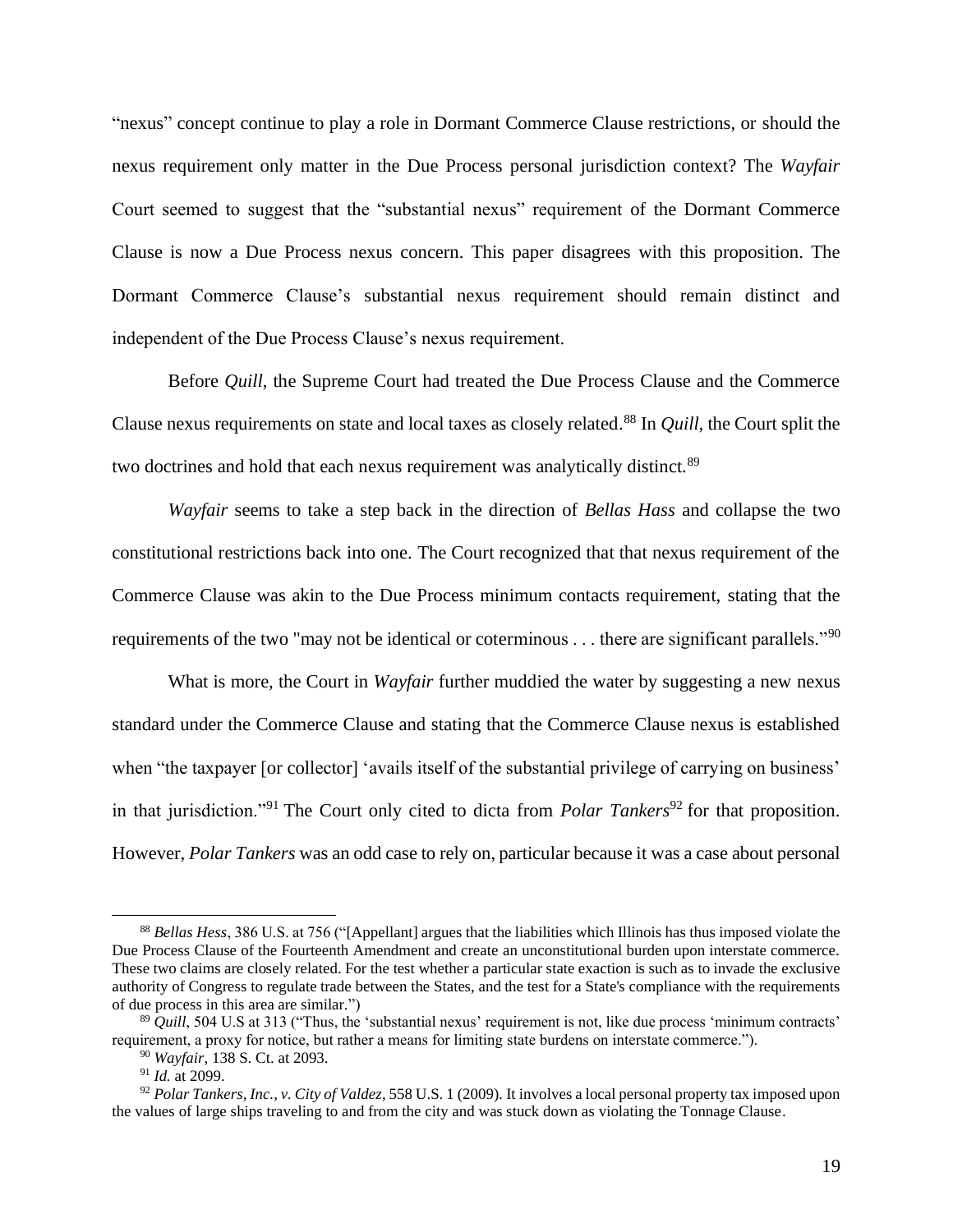property tax imposed upon a company that had physical presence in the taxing jurisdiction.<sup>93</sup> *Polar Tankers* provided little guidance to the analysis of the Commerce Clause nexus requirement, since the court explicitly declined to address the Commerce Clause arguments<sup>94</sup> and the "availment" language came straight from the Due Process Clause analysis of another case cited within.<sup>95</sup>

The reference to *Polar Tanker* and the use of "availment" language may further strengthen the conclusion that the Court in *Wayfair* was relying on the due-process version of nexus for purposes of fashioning its new Dormant Commerce Clause rule. <sup>96</sup> Post-*Wayfair*, some commentators have suggested that the Due Process Clause will assume a greater role in state tax litigations.<sup>97</sup> Others are highly critical of this trend. Professor Holderness in his recent paper suggests that "if the substantial nexus standard were to collapse into the Due Process jurisdiction standard, many taxpayers would face uncertain and potentially burdensome state tax obligations, which may chill their willingness to engage in interstate commerce."<sup>98</sup>

<sup>93</sup> *See* Michael T. Fatale, Wayfair*, What's Fair, and Undue Burden*, 90 ST. TAX NOTES 857 (2018) ("It might seem odd at first blush that the Court's important re-affirmation of the purposeful availament principle relies on language in a somewhat aberrational case focused on one of the Constitution's least-known provision, the so-called Tonnage Clause."); Richard D. Pomp*, Wayfair and the Myth of Substantial Nexus*, 36 J. ST. TAXATION 27 (2018) ("*Polar Tankers*, a case interpreting the Tonnage Clause of the Constitution had an ironic similarity with *Complete Auto*. Neither case had anything to do with nexus. *Polar Tankers* has played no dispositive role in any state or local tax case and is infrequently cited, nor was it cited by any of the parties in *Wayfair*, including the 40 or so amici. Even *Polar Tankers*, a 2009 case, made no mention of *Complete Auto*.").

<sup>94</sup> *Polar Tankers*, 558 U.S. at 6.

<sup>95</sup> *Id.* at 11 (citing *Mobil Oil Corp. v. Comm'r of Taxes of Vt*., 445 U.S. 425, 437 (1980)). The analysis in *Mobil Oil*, in turn, derived from the Court's Due Process holding in *Wisconsin v. J.C. Penney*, 311 U.S. 435, 444–45 (1940) (stating that when evaluating Due Process as applied to the imposition of a state tax "[t]he simple but controlling question is whether the state has given anything for which it can ask return");

<sup>96</sup> *See* Thimmesch, Shanske, & Gamage, *supra* note 83 (noting that the nexus standard articulated in *Wayfair* could be construed as coterminous with a due process, purposeful availment standard); Jonathan L. Entin, *Another Superseded* Quill*: The End of the Physical-Presence Rule for Requiring Out-of-State Businesses to Collect Use Taxes*, 36 J. Tax'n Inv. 15 ("Or perhaps the quotation from *Polar Tankers* is a subtle hint that the parallels are very strong indeed.").

<sup>97</sup> *See* Jaye Calhoun & William J. Kolarik II, *Implications of the Supreme Court's Historic Decision in Wayfair*, 89 ST. TAX NOTES 125 (2018) ("Among other things, the authors expect future due process litigation to explore whether a taxpayer must target some states or markets before the due process minimum contact test is satisfied.").

<sup>98</sup> Hayes Holderness, *Navigating 21st Century Tax Jurisdiction* (January 11, 2019), Md. L. Rev. (Forthcoming), <http://dx.doi.org/10.2139/ssrn.3314272> ("[B]y allowing the substantial nexus standard to completely collapse into the due process personal jurisdiction standard would open the door to unprincipled expansion of state tax power and uncertain tax obligations that may burden interstate commerce, particularly the activities of small businesses and of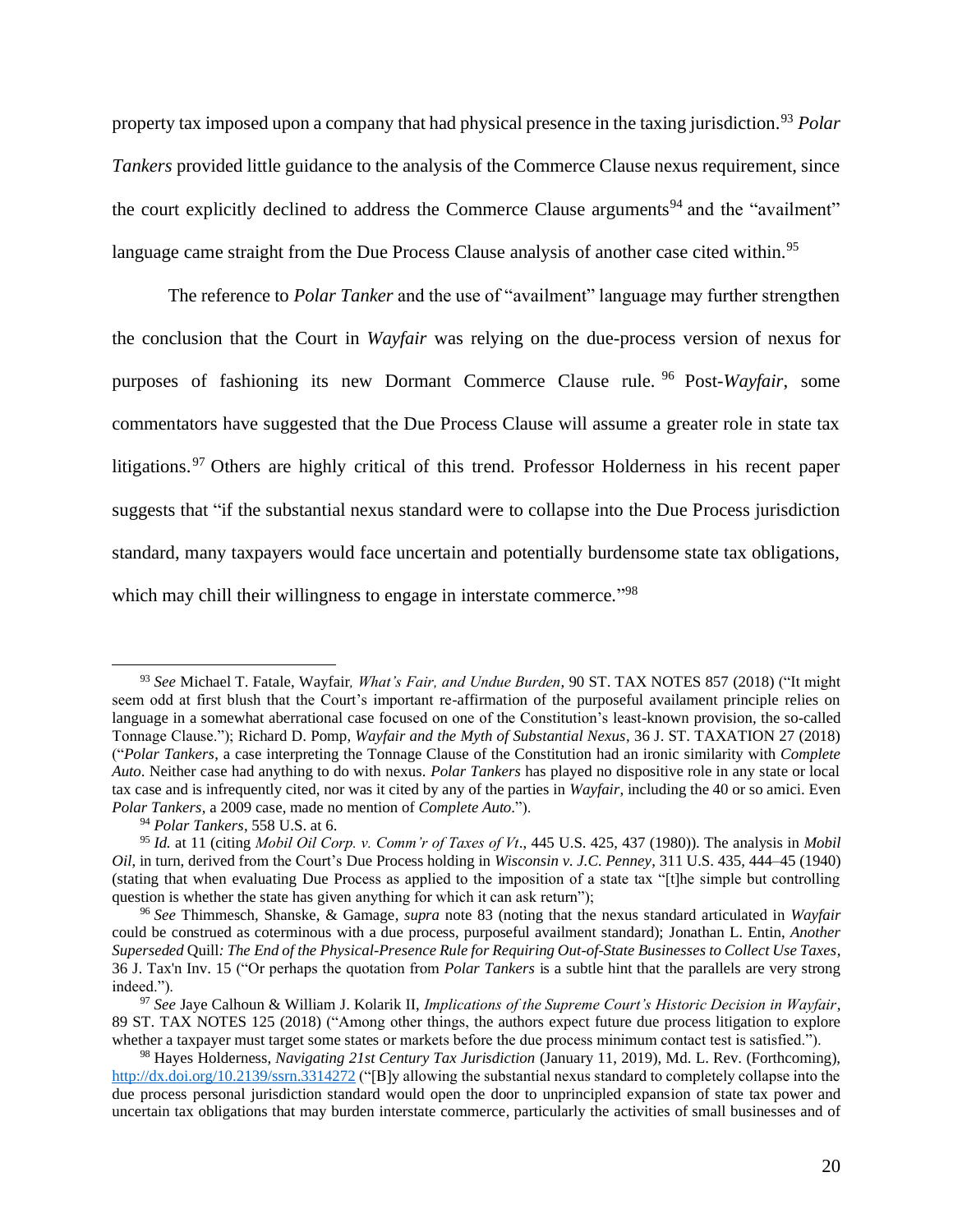This paper aligns with Professor Holderness and argues that the Commerce Clause nexus requirement, while equated with Due Process minimum contacts prior to *Quill*, is independent of the Due Process nexus requirement, should remain distinct and further strengthened into a standard that addresses the concerns of the Dormant Commerce Clause.

The Due Process Clause and Commerce Clauses are not identical because the two standards are animated by different constitutional concerns. Due Process Clause centrally concerns fundamental fairness to the individual taxpayer, while the Commerce Clause and its nexus requirement is designed to protect the national economy from the adverse effects of state regulation.<sup>99</sup> Thus, the Court in *Quill* was correct to conclude that the "[Commerce] Clauses pose distinct limits on the taxing powers of the States," and a state regulation that comports with the Due Process Clause nonetheless violates the Commerce Clause.<sup>100</sup>

It is also conceptually possible to conclude the other way around. A small vendor that has not purposefully directed its business into a particular state may be subjected to the state's taxing regulation, if for some reason a handful sales ended up occurring in the state. The regulation may be fully conforming with the four-part *Complete Auto* test, but nonetheless violate the Due Process fundamental fairness requirement for lacking "purposeful availment".

Policy reasons further justify the split of the Due Process and Dormant Commerce Clause requirements.<sup>101</sup> The Dormant Commerce Clause is distinct from Due Process Clause because it

entities that facilitate the commerce of others, such as online marketplaces similar to Amazon Marketplace, payment intermediaries like MasterCard, and common carriers such as FedEx.").

<sup>99</sup> *See supra* Part I-B.

<sup>100</sup> *Quill.* 504 U.S. at 305.

<sup>101</sup> *See* Shane D. Buntrock, Quill Corporation v. North Dakota*: Spawning the Physical Presence "Nexus" Requirement Under the Commerce Clause*, 38 S.D. L. Rev. 130, 142-46 (1992) (stating that the two clauses are driven by separate policy considerations and, therefore, warrant two distinct nexus requirements); James L. Kronenberg, *A New Commerce Clause Nexus Requirement: The Analysis of Nexus in* Quill Corp. v. North Dakota*, 1994* Ann. Surv. Am. L.1, 25-28 (distinguishing the due process policy of preventing a state from using illegitimate taxing power on external entities from the Commerce Clause policy of preventing unwarranted state regulation of the national economy).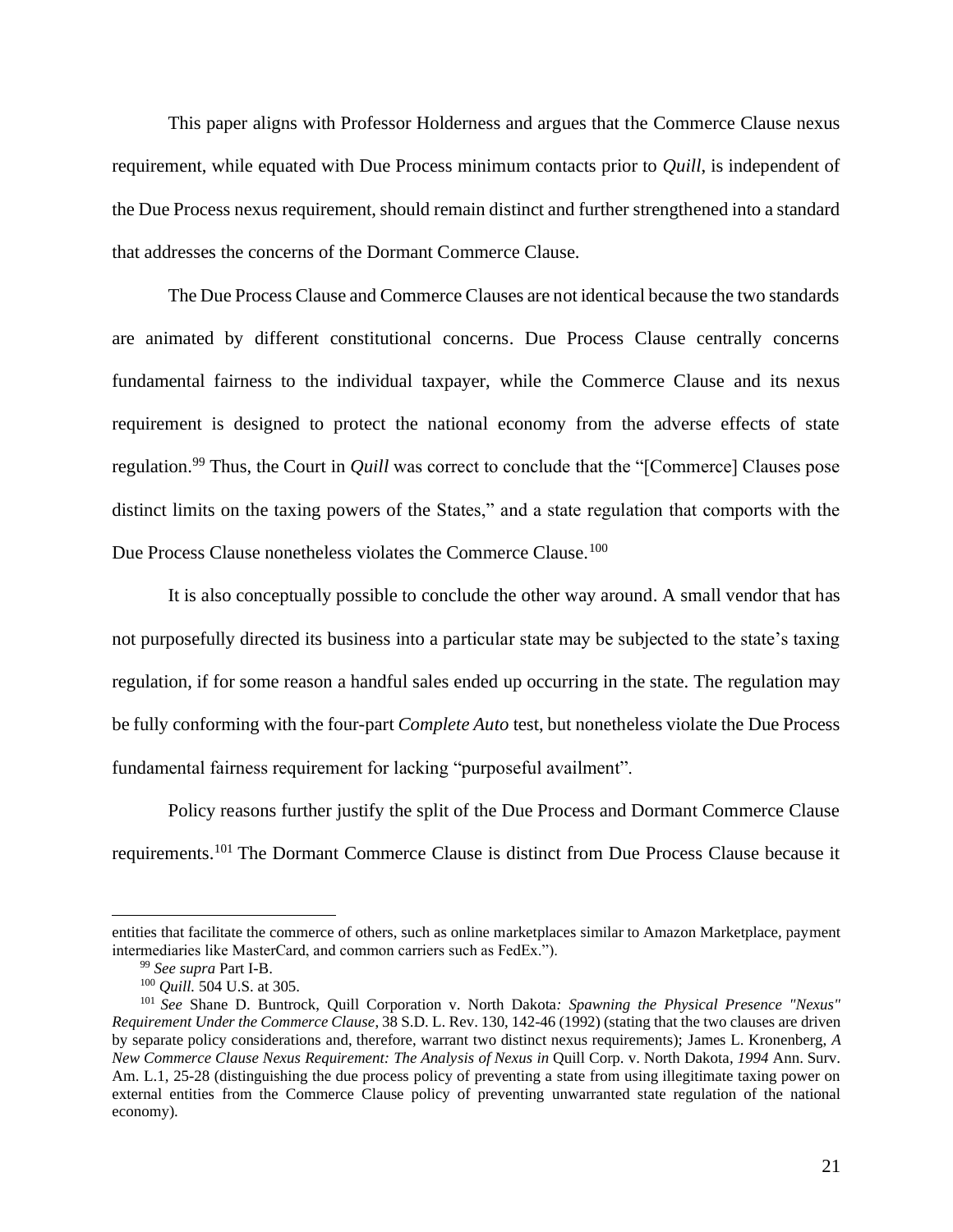has the "congressional override" feature: An action deemed to violate the Commerce Clause by the court might be subsequently validated by Congress.<sup>102</sup> The same thing, however, cannot be said of the Due Process Clause. Only through amendments to the Constitution may Congress overturn a decision based on the Due Process Clause.

Congressional override thus presents an opportunity for experimentation that the Due Process Clause does not present. Moving forward, lower courts could be more "aggressive" in applying the Dormant Commerce Clause nexus requirement on the theory that Congress can step in to change the decisions it disapproves. The same rational can be used to justify state's actions as well. If a state taxing regulation goes too far and burdens interstate commerce, Congress can validate that regulation, if so choose, even though it is deemed as violating the Dormant Commerce Clause by the court.<sup>103</sup> However, Congress has no such power to authorize actions that violate the Due Process Clause, absent constitutional amendment. Therefore, it is important to keep the two restraints separate, based on their distinct features.

That said, the *Wayfair* Court has still left the matter largely unsettle. Moving forward, the substantial nexus standard might merge into the Due Process personal jurisdiction standard, or it could be strengthened into a distinct standard that better addresses the concerns of the Dormant Commerce Clause. Because this paper proposes for the later approach, another question follows: post-*Wayfair*, what is this independently-defined "nexus" requirement under the Dormant Commerce Clause? As noted above, the Court in *Wayfair* has not defined the new substantial nexus test by reference to anything other than its observation that South Dakota's statutory threshold of 200 transactions or \$100,000 sales revenue seems to meet it.<sup>104</sup>

<sup>&</sup>lt;sup>102</sup> *Quill.* 504 U.S. at 318 ("Congress remains free to disagree with our conclusion.")

<sup>&</sup>lt;sup>103</sup> *Id.* ("Accordingly, Congress is now free to decide whether, when, and to what extent the States may burden interstate mail-order concerns with a duty to collect use taxes.")

<sup>104</sup> *See supra* Part II-C.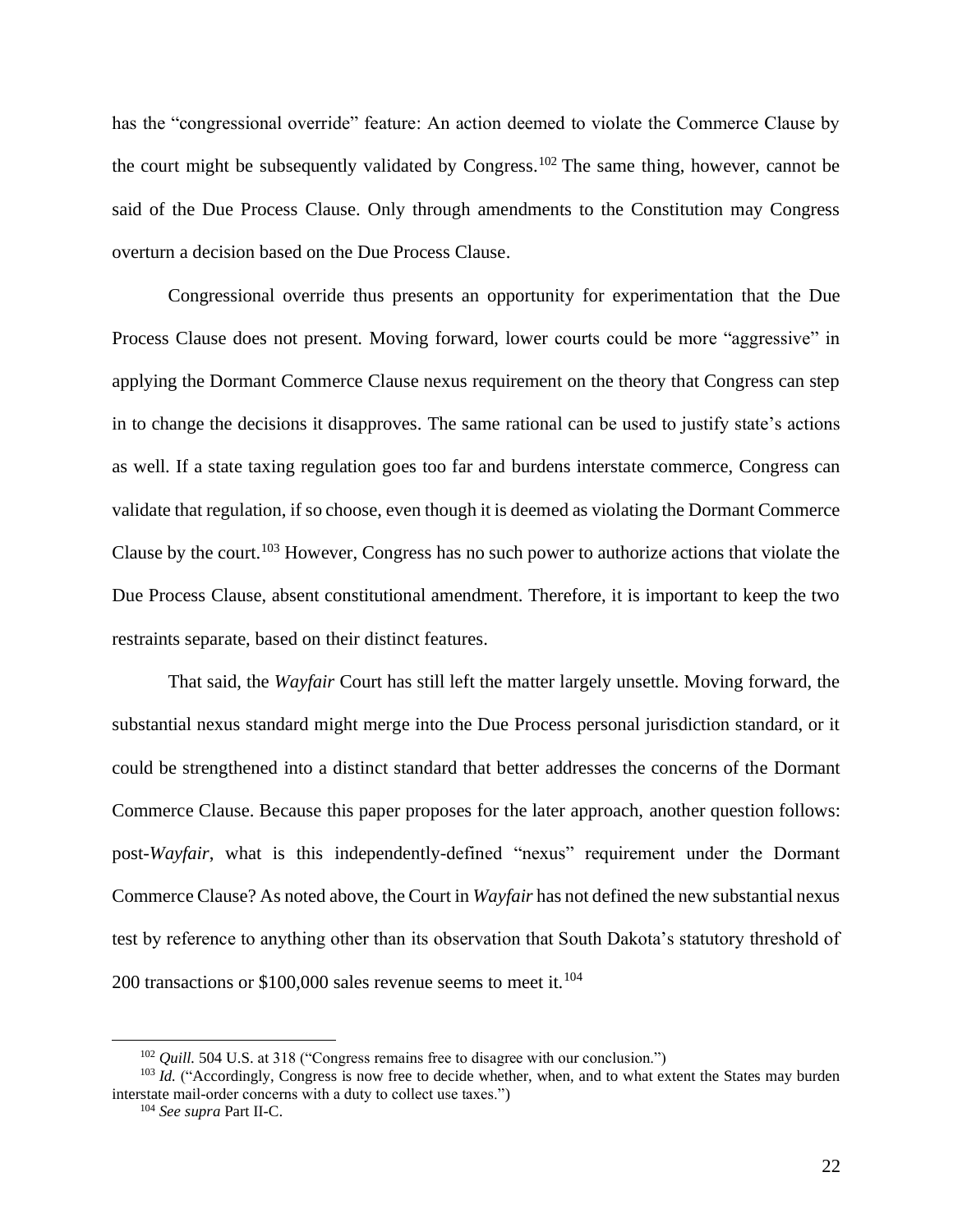#### **B. What is "Substantial Nexus"?**

The second question is largely motivated by the answer to the first question. Because this paper answers to the first question in negative, that is, the substantial nexus standard of the Dormant Commerce Clause should remain distinct and independent of the Due Process Clause requirement. Then the second question follows: post-*Wayfair*, how should lower courts decide to what extend does an online vendor have substantial nexus with the taxing jurisdiction? To put it simply, what is "substantial nexus"?

The *Wayfair* Court hold that a "substantial nexus" with the taxing state is established when "the taxpayer [or collector] 'avails itself of the substantial privilege of carrying on business' in that jurisdiction."<sup>105</sup> It is not entirely clear how the Court intents lower courts to apply the new nexus test. Because the Court did not articulate what it means to "avail oneself of the substantial privilege of carrying on business", it also passed the opportunity to address the question of "substantial nexus" in terms of small sellers that make a small volume of sales to customers in many states.<sup>106</sup>

Essentially, the *Wayfair* Court has left the question that was raised by Justice Sotomayor during oral argument unanswered: "How many sales does it take [for the state to tax an out-ofstate vendor and for the vendor to have a constitutionally-sufficient connection with the state]? . . . What's the minimum everywhere else?"<sup>107</sup>

<sup>105</sup> *Wayfair*, 138 S. Ct. at 2099.

<sup>&</sup>lt;sup>106</sup> See Holderness, *supra* note 98 ("The Court may be correct, but how should smaller vendors read this opinion? What if Wayfair sold only one \$150,000 piece of furniture to a South Dakotan? Or what if Wayfair sold \$1.00 trinkets to 200 separate South Dakotans? The Wayfair opinion did not adequately answer these questions because it failed to articulate a meaning behind the "substantial privilege of carrying on business" phrase in the dormant Commerce Clause context."); Thimmesch, Shanske, & Gamage, *supra* note 83 ("What this paragraph does not do is address precisely when small sellers have substantial nexus. What if a small seller has exactly 200 sales, worth \$20,000?").

<sup>107</sup> Justice Sotomayor asked South Dakota's Attorney General during oral arguments in *South Dakota v. Wayfair Inc*., Transcript of Oral Argument at 6, *South Dakota v. Wayfair, Inc.*, 138 S. Ct. 2080 (2018) (No. 17-494). The *Wayfair* majority opinion did not answer this question.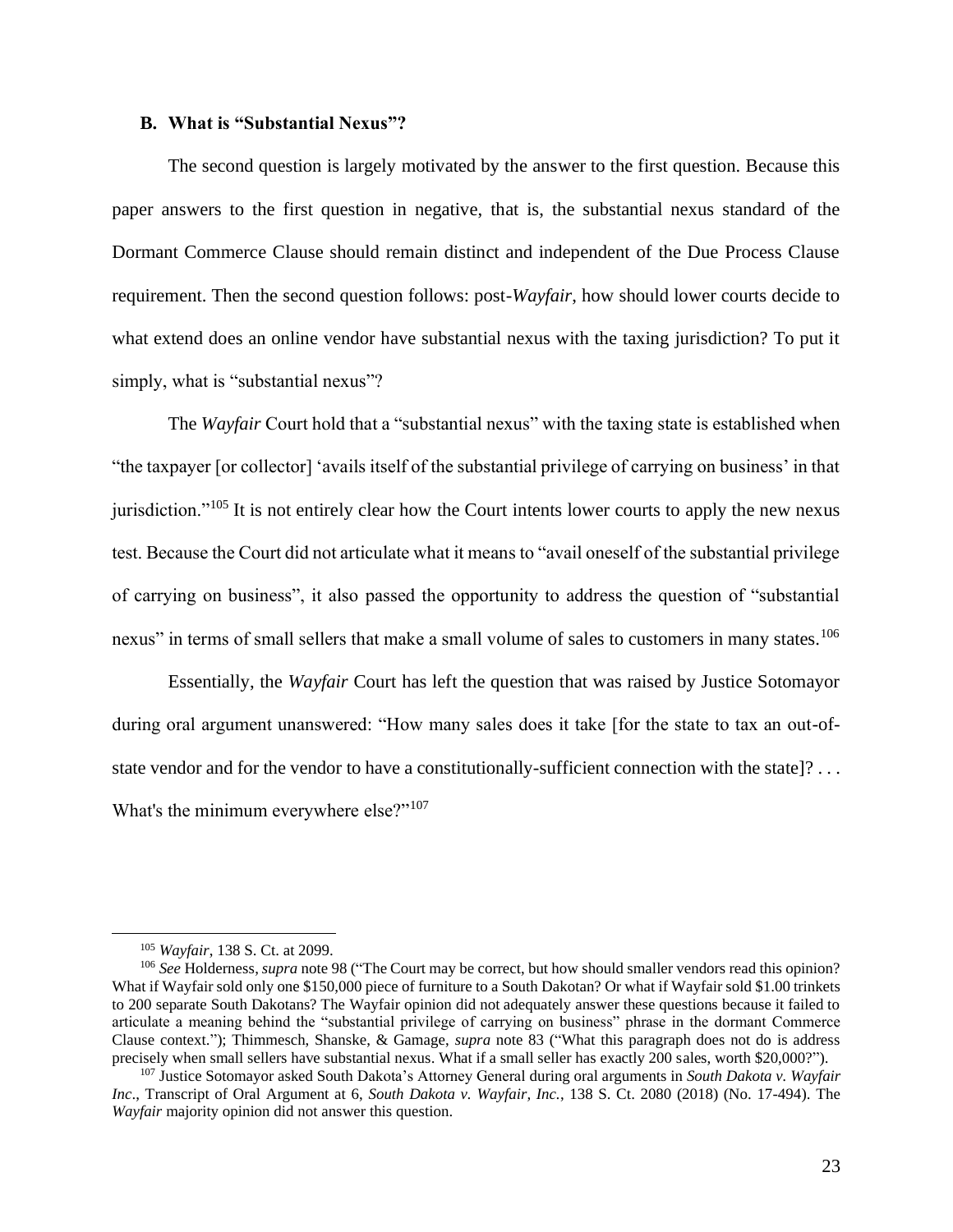The Court in *Wayfair* seems to suggest that in the future, online vendors could presumably rely on the *Pike* balancing test to challenge state taxing regulations that unduly burdens interstate commerce.<sup>108</sup>

In general, since *Quill*, state tax cases do not rely on or even evaluate the application of the *Pike* balancing test.<sup>109</sup> When courts do engage in such balancing, it rarely struck down any state tax laws using the test.<sup>110</sup> One possible reason is the difficulty in quantifying the necessary interest and burden in cases involving tax obligations.<sup>111</sup> The state's interest in its fair share of revenue is

<sup>108</sup> *Wayfair*, 138 S. Ct. at 2099 ("Finally, other aspects of the Court's Commerce Clause doctrine can protect against any undue burden on interstate commerce, . . . For example, the United States argues that tax-collection requirements should be analyzed under the balancing framework of *Pike v. Bruce Church, Inc*."). *See also* Thimmesch, Shanske, & Gamage, *supra* note 83 ("Instead, the implication of the majority's reasoning is that *Pike* balancing will be applied as an additional test. We do not know of a precedent for this. In any event, the majority opinion clearly left open the possibility for a *Pike* balancing type of challenge."); Jeffery S. Reed, *What Is the New Constitutional Test After* Wayfair*?*, 89 ST. TAX NOTES 335 (2018) ("The Court in *Wayfair* declined to adopt any new bright-line rule to replace physical presence, but rather implicitly endorsed something like the balancing test from *Pike v. Bruce Church Inc*., while providing some criteria for applying the balancing test in future cases."); Fatale, *supra* note 93 ("The *Wayfair* majority invoked the undue burden standard in a peculiar way. The Court stated that 'the United States argues that tax-collection requirements should be analyzed under the balancing framework of *Pike v. Bruce Church*, *Inc*.' The United States did in fact argue in favor of applying the undue burden test to the states' use tax collection laws in both its *Wayfair* amicus brief and at oral argument. But the Court's lukewarm endorsement of this point attributing it not to its own legal conclusions but to the thoughts of one of the amici—suggests ambivalence.").

<sup>109</sup> *See* Holderness, *supra* note 98 ("However, the Pike balancing test has not found a clear home in the state tax jurisprudence despite the Court's recognition that a tax levied on interstate commerce has the potential to unduly burden that commerce."); Michael T. Fatale, *Common Sense: Implicit Constitutional Limitations on Congressional Preemptions of State Tax*, 2012 MICH. ST. L. REV. 41, 60–62 (2012) (describing the Court's general concerns with *Pike* balancing dating back to the time of Quill).

<sup>110</sup> The last time the U.S. Supreme Court struck down a state law based on a *Pike* balancing analysis was over 35 years ago, and not due to lack of opportunity. For a comprehensive analysis of *Pike* balancing test in light of *Wayfair*, see Walter Hellerstein and Andrew Appleby, *Substantive and Enforcement Jurisdiction in a Post-*Wayfair *World*, 90 ST. TAX NOTES 283 (Oct. 22, 2018).

<sup>111</sup> *See* Thimmesch, Shanske, & Gamage, *supra* note 83 ("Nevertheless, *Pike* is difficult to apply, and we think states should be wary of pressing the issue."); Holderness, *supra* note 98 ("The *Pike* balancing test's absence from the state tax cases likely is a result of the difficulties in quantifying a state's significant interest in exercising the tax power, a power that often has been described as fundamental.").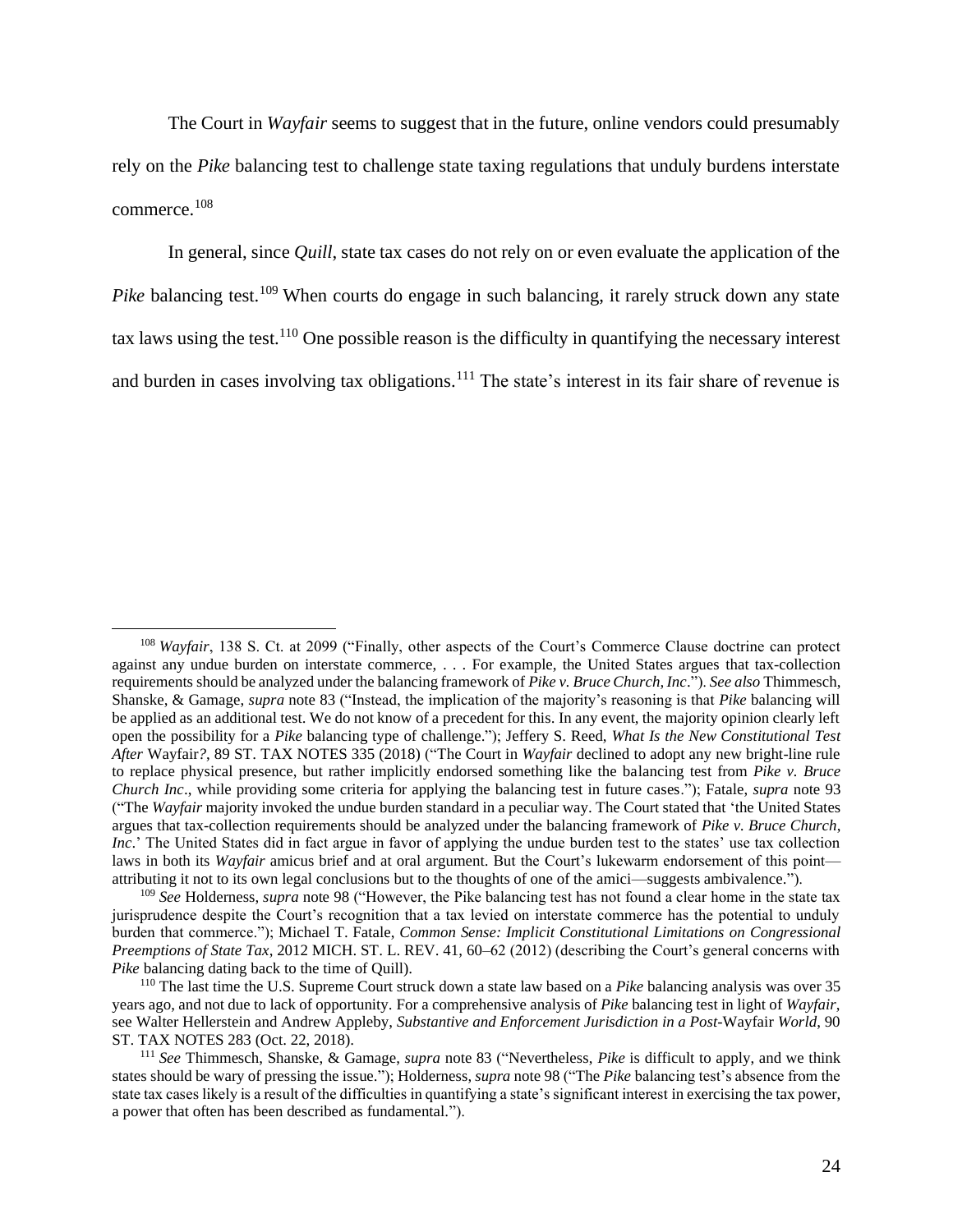significant and fundamental. <sup>112</sup> The burden imposed on interstate commerce is not easily calculable, and it varies between states and over time.<sup>113</sup>

Despite the *Wayfair* Court's lukewarm endorsement of the *Pike* balancing test, it seems unlikely that courts would actually apply the test moving forward.<sup>114</sup> But if courts were to apply the test, the *Wayfair* Court has directed its focus to some features of South Dakota's law that "appear designed to prevent discrimination against or undue burdens upon interstate commerce."<sup>115</sup> The Court seems to suggest that those features are sufficient to insulate states from the *Pike* balancing type of challenge. That said, if the South Dakota tax regime was adopted by other states, challenging the constitutionality of such taxing regulations would less likely to succeed.

Another possible reading into the *Wayfair* Court's reference to *Pike* is that small vendors

may have a stronger argument under the balancing test moving forward.<sup>116</sup> The Court expressed

<sup>112</sup> Chief Justice John Marshall famously described the power to tax as the power to destroy; *see also Commonwealth Edison Co. v. Montana*, 453 U.S. 609, 616 (1981) ("[T]his Court has acknowledged that 'a State has a significant interest in exacting from interstate commerce its fair share of the cost of state government.'") (internal citations omitted); *Arkansas v. Farm Credit Services of Central Arkansas*, 520 U.S. 821, 826 (1997) ("The power to tax is basic to the power of the State to exist."); *Wisconsin v. J.C. Penney*, 311 U.S. 435, 444 (1940) (referring to taxation as "the most basic power of government").

<sup>113</sup> See Adam B. Thimmesch, *A Unifying Approach to Nexus Under The Dormant Commerce Clause*, 116 MICH. L. REV. ONLINE 101, 109-10 (2018) (articulating the difficulty of measuring a state's interest in imposing taxes); Fatale, *supra* note 93, at 873-74 (detailing the difficulty of applying the Pike balancing test to tax matters).

<sup>114</sup> *See, e.g.*, Hellerstein & Appleby, *supra* note 110 ("Despite the *Wayfair* Court's tantalizing suggestion *Pike* could potentially protect remote sellers from overreaching sales and use tax collection obligations, *Pike* is not likely to be the panacea that some have envisaged."); Fatale, *supra* note 93 ("Given the above analysis, it seems unlikely that the Court itself would actually apply the undue burden standard to a use tax collection duty.").

<sup>115</sup> *Wayfair*, 138 S. Ct. at 2099. The Court referred to the fact that (1) South Dakota thresholds provided a small seller safe harbor; (2) South Dakota's imposition applied prospectively only; and (3) South Dakota was an SSUTA state and had thus simplified its system in ways to reduce compliance costs for vendors.

<sup>116</sup> *See* Hellerstein & Appleby, *supra* note 110 ("It may be difficult for large, sophisticated remote sellers to avoid a sales and use tax collection obligation under the Pike balancing test. The Court has recognized that imposing such obligations on sellers is a 'familiar and sanctioned device,' and that the 'sole burden imposed upon the out-of-state seller . . . is the administrative one of collecting [the tax].'") (quoting Gen. Trading Co. v. State Tax Comm'n, 322 U.S. 335, 338 (1944) and Nat'l Geographic Soc'y v. Cal. Bd. of Equalization, 430 U.S. 551, 558 (1977)); Fatale, *supra*  note 93 ("Wayfair implied that the only vendors that could logically bring an undue burden claim would be small remote vendors, as they would have the greatest difficulty with the tax implications resulting from the case.").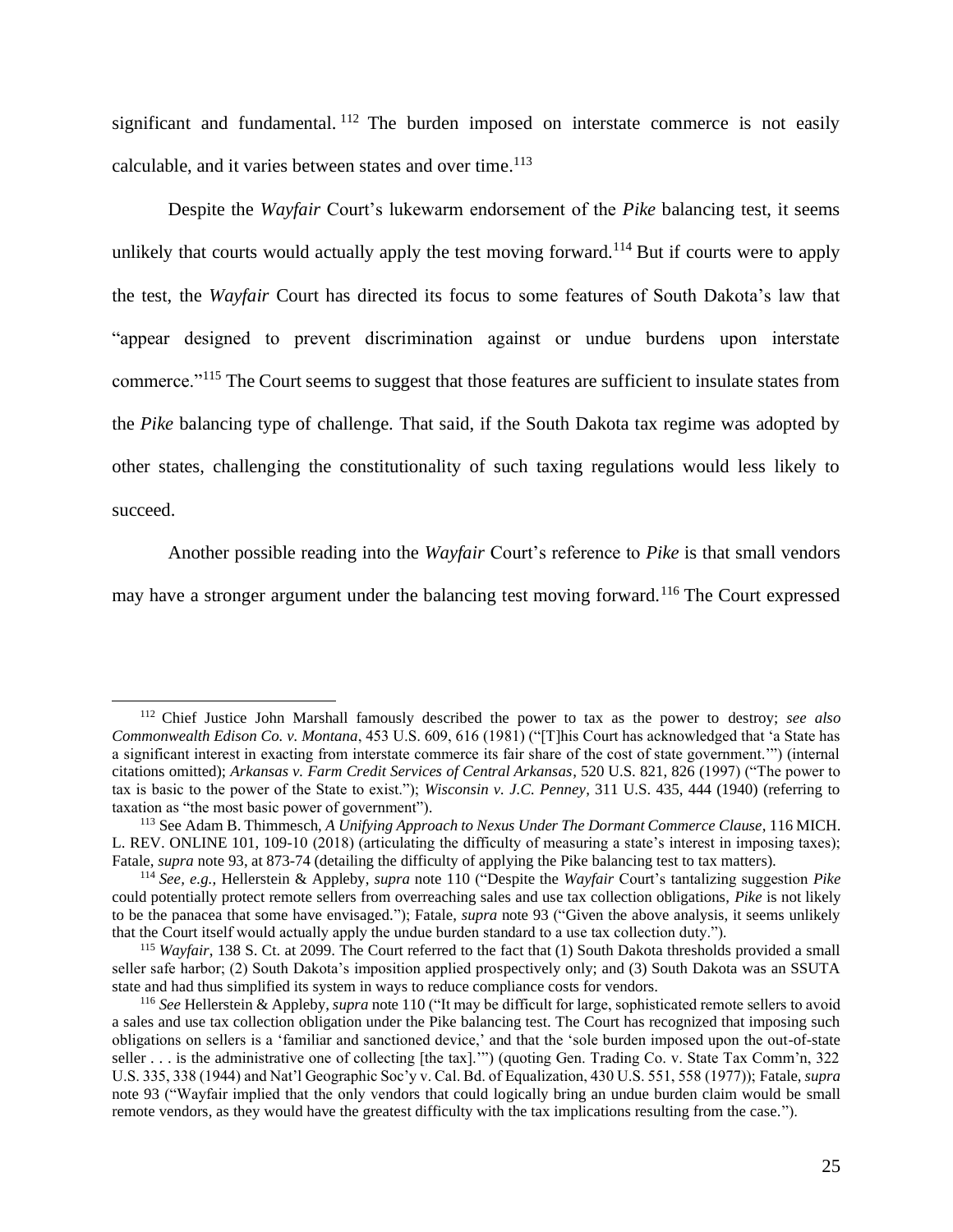concerns and sympathy for small vendors throughout the opinion<sup>117</sup> and noted that those small businesses with only "*de minimis* contacts" may bring potential claims using the *Pike* undue burden standard and seek relief in the future.<sup>118</sup> It follows that, the Court seems to suggest the "burden" a taxing regulation imposed on interstate commerce may depends on a business's size and sophistication level. A large, more sophisticated firm should have the infrastructure to incur the costs of tax compliance obligations less expensively than a small firm, at least as a percentage of the firm's total revenue.

Now that we've made some progress,  $^{119}$  we've demonstrated that the nexus requirement of the Dormant Commerce Clause should stay independent from that of the Due Process Clause going forward, and the need to protect interstate commerce from undue burdens of state actions cannot be adequately addressed by the *Pike* balancing test, we still need a robust theory of the substantial nexus requirement to guide the doctrine post-*Wayfair*.

Professor Holderness recently proposed such a theory–the "compliance burden theory"–as well as the substantial nexus standard that follows from that theory, to address the concerns and questions raised by *Wayfair*. 120

Professor Holderness explained:

The substantial nexus standard that follows from the compliance burden theory provides that substantial nexus exists when the benefits the taxpayer receives from conducting interstate commerce in the state exceed the tax compliance costs imposed on the taxpayer. Simply put, if the interstate commerce is profitable despite the tax compliance costs, then the substantial nexus standard should be satisfied. If not, substantial nexus should not be found. This standard can be expressed formulaically as:

<sup>117</sup> Fatale, *supra* note 93 ("*Wayfair* referred sympathetically to such smaller vendors nine times.").

<sup>118</sup> *Wayfair*, 138 S. Ct. at 2099.

<sup>119</sup> Hopefully.

<sup>120</sup> *See generally*, Holderness, *supra* note 98.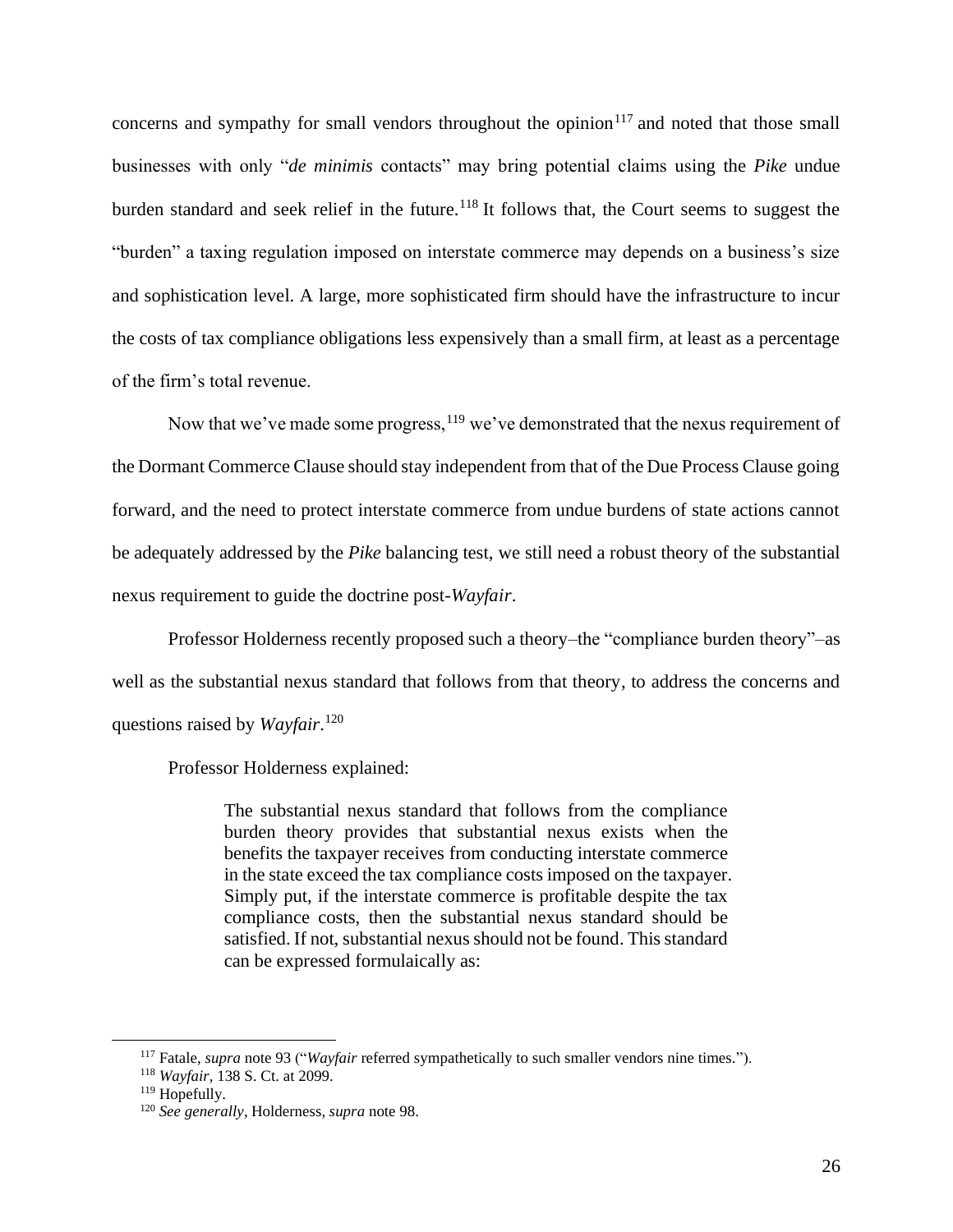Substantial Nexus  $\Leftrightarrow$  Benefit to Taxpayer of Activity in State > Taxpayer Compliance Costs

Put it differently, substantial nexus is found when the state ultimately benefits more in the way of increased tax revenue than the taxpayer loses in the way of compliance costs.

Professor Holderness listed several benefits of the proposed substantial nexus standard.<sup>121</sup> First, it can appropriately adapt to changing economies, business practices, and tax systems. As one thing changes, the burden of tax compliance costs changes. Second, the proposed standard gives the states opportunity to expand their jurisdiction to tax by lowering or fully absorbing the compliance costs of their tax systems. Third, because the proposed standard is also balancing in nature, it helps to bring tax jurisprudence in line with other areas of the Dormant Commerce Clause jurisprudence and promoting conformity between different areas of laws.

Professor Holderness also acknowledged the challenges and difficulties in applying the balance test. First, the proposed standard requires "intensive evidence gathering and complicated calculations to determine when tax compliance costs become too burdensome." To address this issue, Professor Holderness proposed that lawmakers and taxpayers may resort to proxies such as the average profit margin of the particular activity taxed to simplify the analysis. Or, to complete avoid such controversies, states can always lower the compliance costs and simplify the tax system on their end. Second, the standard might be criticized by tax payers because its pro-state nature. From the look of it, states now have more power to tax than before. To address this concern, Professor Holderness pointed out that the state's authority should have been broader all along, and the laws prior to *Wayfair* was inappropriately anti-state.<sup>122</sup>

<sup>121</sup> *See generally*, Holderness, *supra* note 98.

 $122$  I actually don't have a problem with this proposition.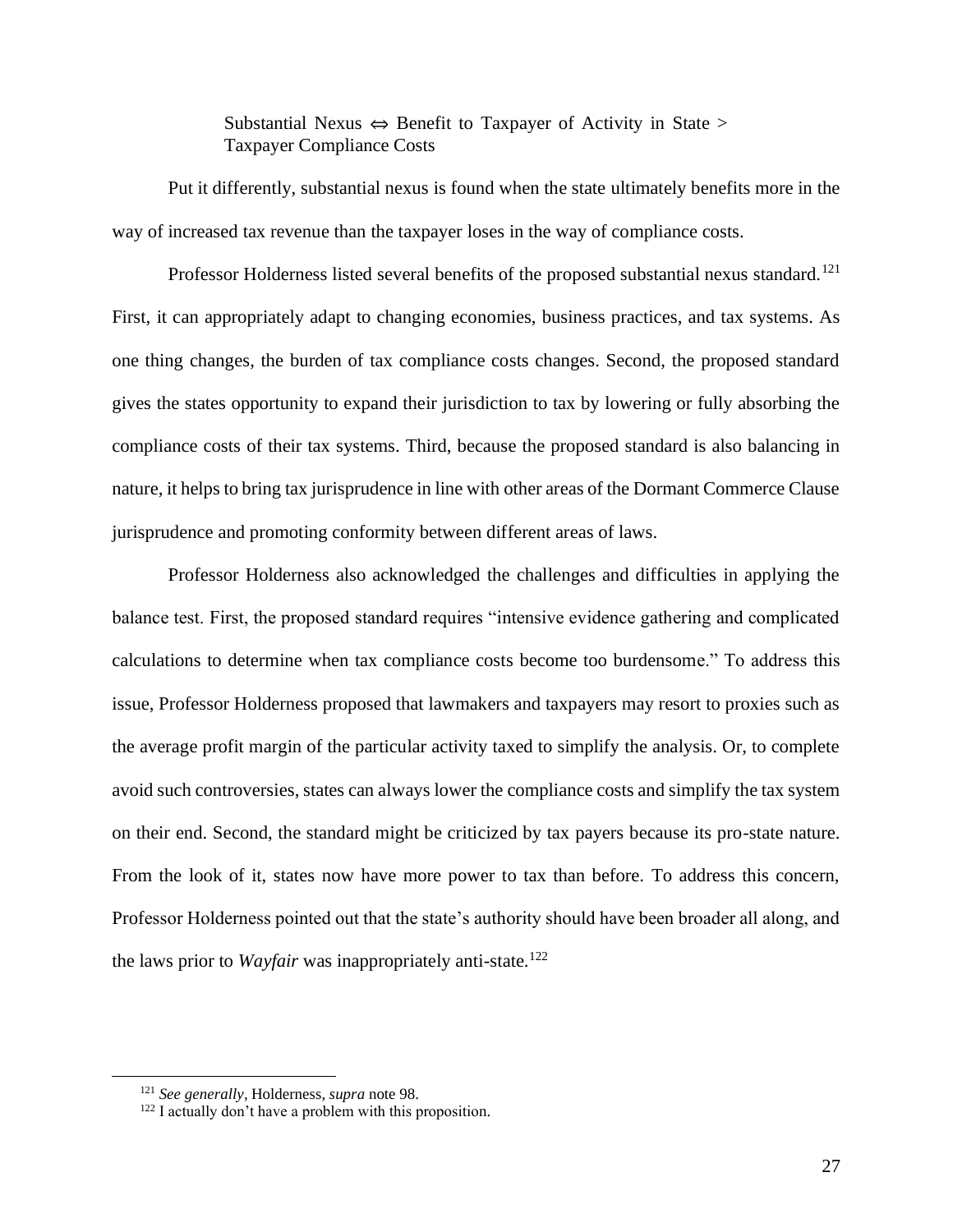The "Holderness theory" is theoretically-sound, in a sense that it is uniquely situated to protect interstate commerce from the burden of tax compliance costs. However, this paper is still skeptical about this theory would apply in practice and therefore raise two concerns in the remainder of this section.

First, as a not so bright-line rule, the proposed standard still lacks clarity in practice. It requires extensive and complicated calculations to determine the appropriate tax compliance costs. Professor Holderness's solution to this criticism is for states to lower the compliance costs and simplify the tax system on their end. Take this argument to the extreme, however, say if a state decides to fully absorb the tax compliance costs, or offers vendor reimbursement for compliances costs, under the Holderness equation, the taxpayer compliance costs would become "zero". And the standard can be expressed formulaically as:

Substantial Nexus  $\Leftrightarrow$  Benefit of Taxpayer > \$0.00 (Compliance Costs)

Now, "substantial nexus" is found as soon as the taxpayer gains some benefit in the taxing state, regardless of the monetary amount of that gain or the number of transactions involved. Therefore, the answer to Justice Sotomayor's question would in fact be, "one sale".<sup>123</sup> However, are we really comfortable saying that one sale into the state, or one dollar gained from a single transaction into the state constitutes as a "substantial nexus" under the operative Dormant Commerce Clause doctrine?

At least this is not the way how the *Wayfair* Court phrased it. Recall the Court's references to the South Dakota law's several features, specially the fact that South Dakota's high statutory nexus thresholds and the fact that South Dakota is a member of the SSUTA which offers simple tax system and free software to taxpayers. The Court encouraged, though did not require, other

<sup>&</sup>lt;sup>123</sup> Indeed, the South Dakota Attorney General's answer to that question, during oral argument, was "[O]ne sale." Transcript of Oral Argument at 6, South Dakota v. Wayfair, Inc., 138 S. Ct. 2080 (2018) (No. 17-494).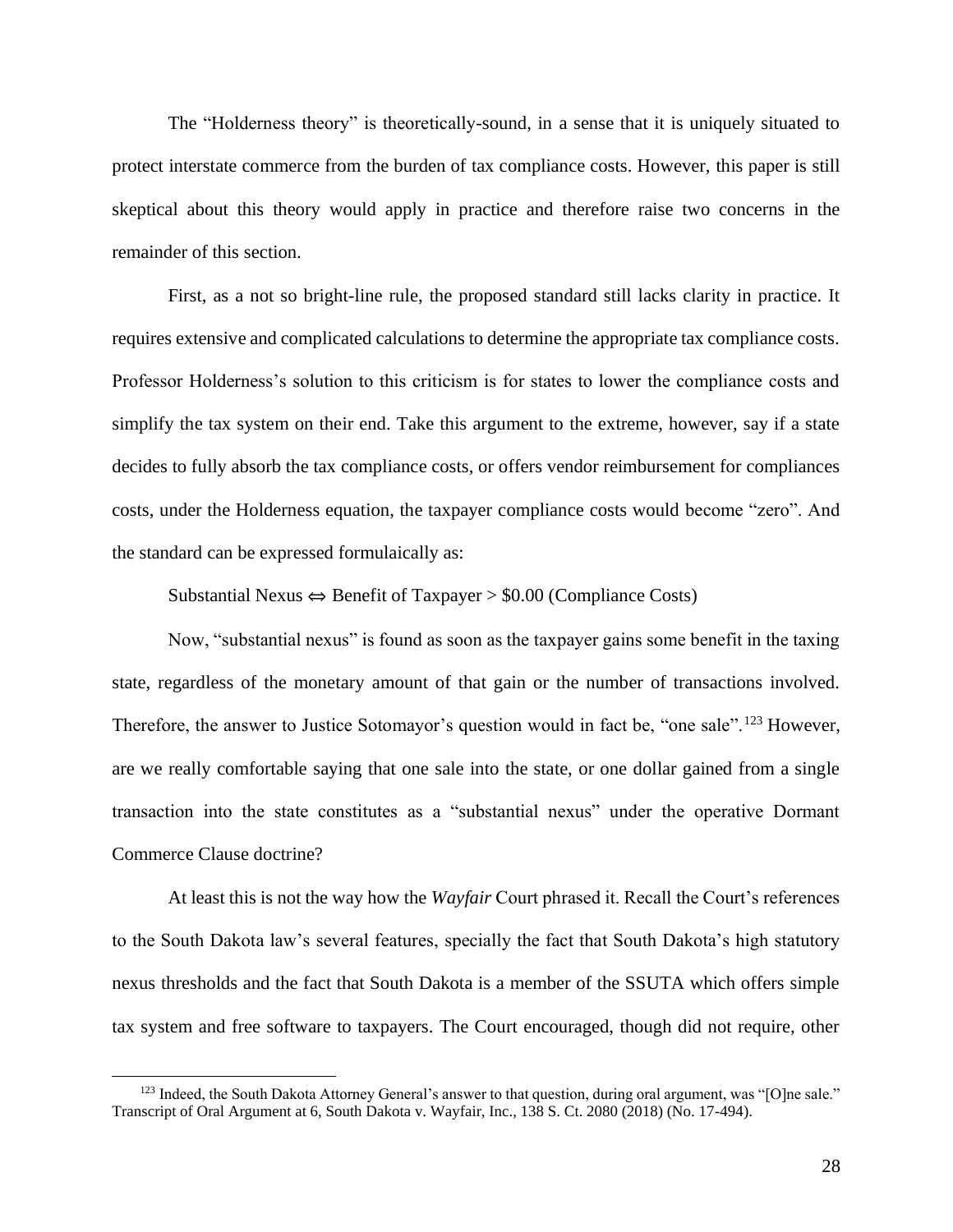states to adopt similar measures. But pushing too far and making the threshold as low as one sale or one dollar might run afoul with the Court's intention.

Secondly, Professor Holderness did not discuss or even mention Congress's role in developing the theory. This is a little confusing considering that all justices in *Wayfair* agreed that the ultimate solution to the underlying problem should come from Congress. <sup>124</sup> In addition, Professor Holderness laid out the ground work of a strong and robust Dormant Commerce Clause jurisprudence before dive into the substantial nexus standard in the article. As an important distinction between the Dormant Commerce Clause and the Due Process Clause, the possibility of congressional override should be taken into consideration. In light of *Wayfair*, one possible solution for congressional action is to adopt this theoretically-sound substantial nexus standard and fully incorporate it or codify into laws, which would promote uniformity and consistency in multistate transactions, and provide guidance for states and their newly enacted taxing regulations.

While we are on the subject of congressional action, although several bills have been introduced to Congress in the past, none has made it out of the House or Senate.<sup>125</sup> However

<sup>&</sup>lt;sup>124</sup> *Wayfair*, 138 S. Ct. at 2098 (making clear that Congress may address the subject "if it deems it necessary and fit to do so"); *Id.* at 2101, Roberts, C.J., dissenting (emphasizing that Congress has the power to act and is better qualified than the judiciary to address the problem); *see also Quill*, 504 U.S. at 318 ("The underlying issue is not only one that Congress may be better qualified to resolve, but also one that Congress has the ultimate power to resolve . . . Congress is now free to decide whether, when, and to what extent the States may burden interstate mail-order concerns with a duty to collect use taxes.").

<sup>&</sup>lt;sup>125</sup> Three proposed bills have also been introduced in Congress: Main Street Fairness Act of 2011, Marketplace Equity Act of 2011 and the Marketplace Fairness Act of 2011. Each bill, if passed, would authorize states to collect from out-of-state sellers, however, with different requirements that state must satisfy before becoming authorized to collect from out-of-state sellers. The Main Street Fairness Act of 2011 attempts to create consistency and to level the competition for all businesses. It requires states to "adhere to uniform product definitions, adopt uniform requirements for filing sales tax returns, administer both state and local sales tax collection through a single state office, and allow retailers to register through a centralized, one-stop multistate registration system." The Act would impose a national tax standard but allow states abiding by the SSUTA to force internet sellers to collect tax based on their own state's legislation. *See generally*, The Main Street Fairness Act, The New Rules Project (Nov. 15, 2011), [http://www.newrules.org/retail/rules/internet-sales-tax-fairness/main-street-fairness-act.](http://www.newrules.org/retail/rules/internet-sales-tax-fairness/main-street-fairness-act) Traditional retailers such as Target, Wal-Mart, Best Buy, Home Depot, and Sears all support the Main Street Fairness Act. Most large retailers support the passage of a national tax, arguing that it would level the playing field between them and large internet retailers. *See* Wall Street Journal: Retailers Support the Main Street Fairness Act, Blog.FedTax.Net (Nov. 28, 2011), [http://blog.fedtax.net/2011/03/17/wall-street-journal-retailers-support-main-street-fairness-act/.](http://blog.fedtax.net/2011/03/17/wall-street-journal-retailers-support-main-street-fairness-act/) The Marketplace Fairness Act of 2011 authorizes states that fully comply with the SSUTA to require remote vendors who do not qualify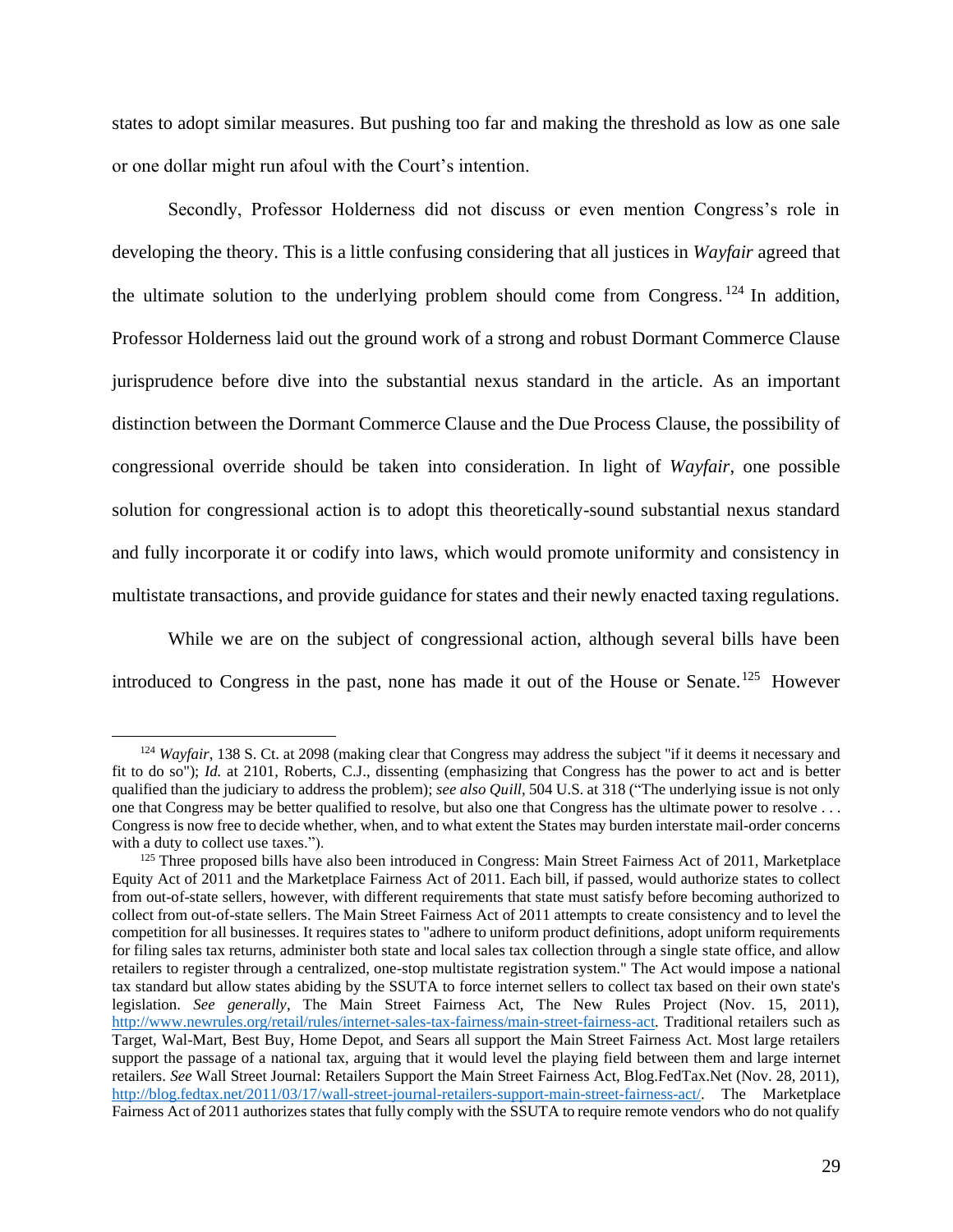theoretically sound a proposal for congressional legislation may be, it is only valuable if the proposed legislation is actually enacted. As a matter of history, "Congress has not proven to be an effective forum for state tax reform."<sup>126</sup>

Over two decades after *Quill* was decided, Congress has not acted, and is not likely to do so any time soon. Therefore, the next question follows: Post-*Wayfair*, while we are waiting for such congressional action, what should the states do?

#### **C. What Should the States Do?**

For states looking to enact their own online sales tax statues, the *Wayfair* Court did not provide a single standard for cities and states to follow for online tax collection. Although it did create a clear safe harbor. The Court highlighted twice key features of the South Dakota law that minimized discrimination or undue burden on interstate commerce, including its application only to business that meet or surpass certain thresholds, a prohibition on retroactive application, and the fact that South Dakota is a member of the SSUTA, which reduces administrative and compliance  $costs.<sup>127</sup>$ 

Some commentators have recommended that states take note of the features of the South Dakota law that appealed to the Court and replicate or improve on these to the extent possible.<sup>128</sup>

for the small seller exception to collect and remit sales taxes. *See generally*, Marketplace Fairness Act, S. 1832, 112th Cong. § 3(a) (2011).

<sup>126</sup> John A. Swain, *State Sales and Use Tax Jurisdiction: An Economic Nexus Standard for the Twenty-First Century,* 38 Ga. L. Rev. 343, 370 (2003). At least one empirical academic study predicts that Congress is unlikely ever to enact legislation mandating uniformity in state and local taxation. *See* Kathryn L. Moore, *State and Local Taxation: When Will Congress Intervene?*, 23 J. Legis. 171, 173 (1997).

<sup>127</sup> *Wayfair*, 138 S. Ct. at 2099-2100. Soon after the decision in *Wayfair*, states have quickly passed laws similar to S.B. 106. Generally speaking, roughly twenty states have followed the South Dakota approach and complys with the following features: (1) Safe harbor provision, which exclude "those who transact only limited business" in the state; (2) No retroactive collection; (3) Single state-level administration of all sales taxes in the state; Uniform definitions of products and services; (5) Simplified tax rate structures (same tax base between state and local sales tax and no partial tax rates for items); (6) Free access to sales tax administration software provided by the state; (7) Immunity, sellers who use the software are not liable for errors derived from relying on it; others have followed the approach but limit the transaction threshold.

<sup>128</sup> *See*, e.g., Thimmesch, Shanske, & Gamage, *supra* note 83 ("States that can replicate those factors should take comfort that their statutes are permissible. States that fail them might need to be more concerned.").